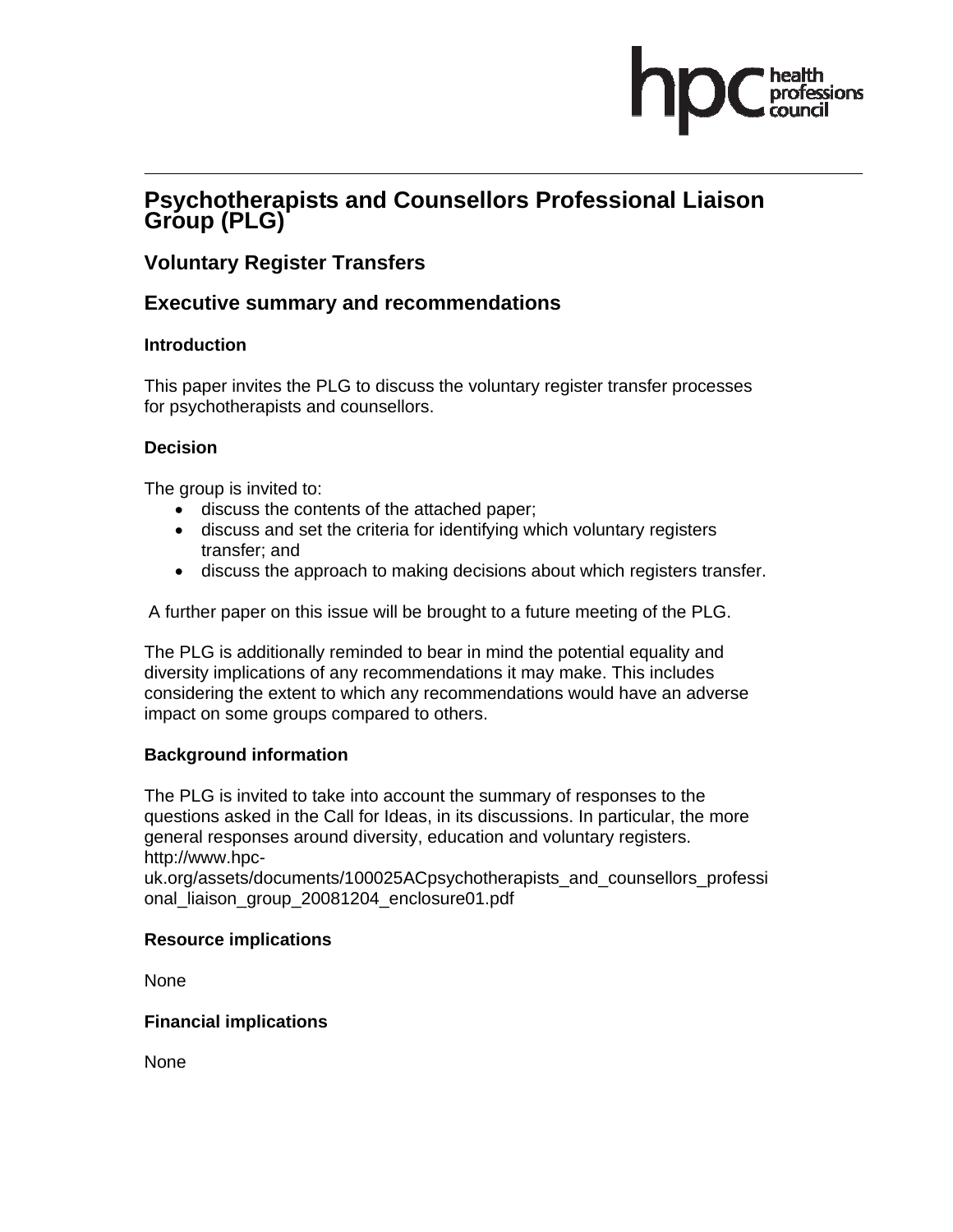# **Appendices**

• Summary of organisations' responses to question four of the Call for Ideas.

# **Date of paper**

12 February 2009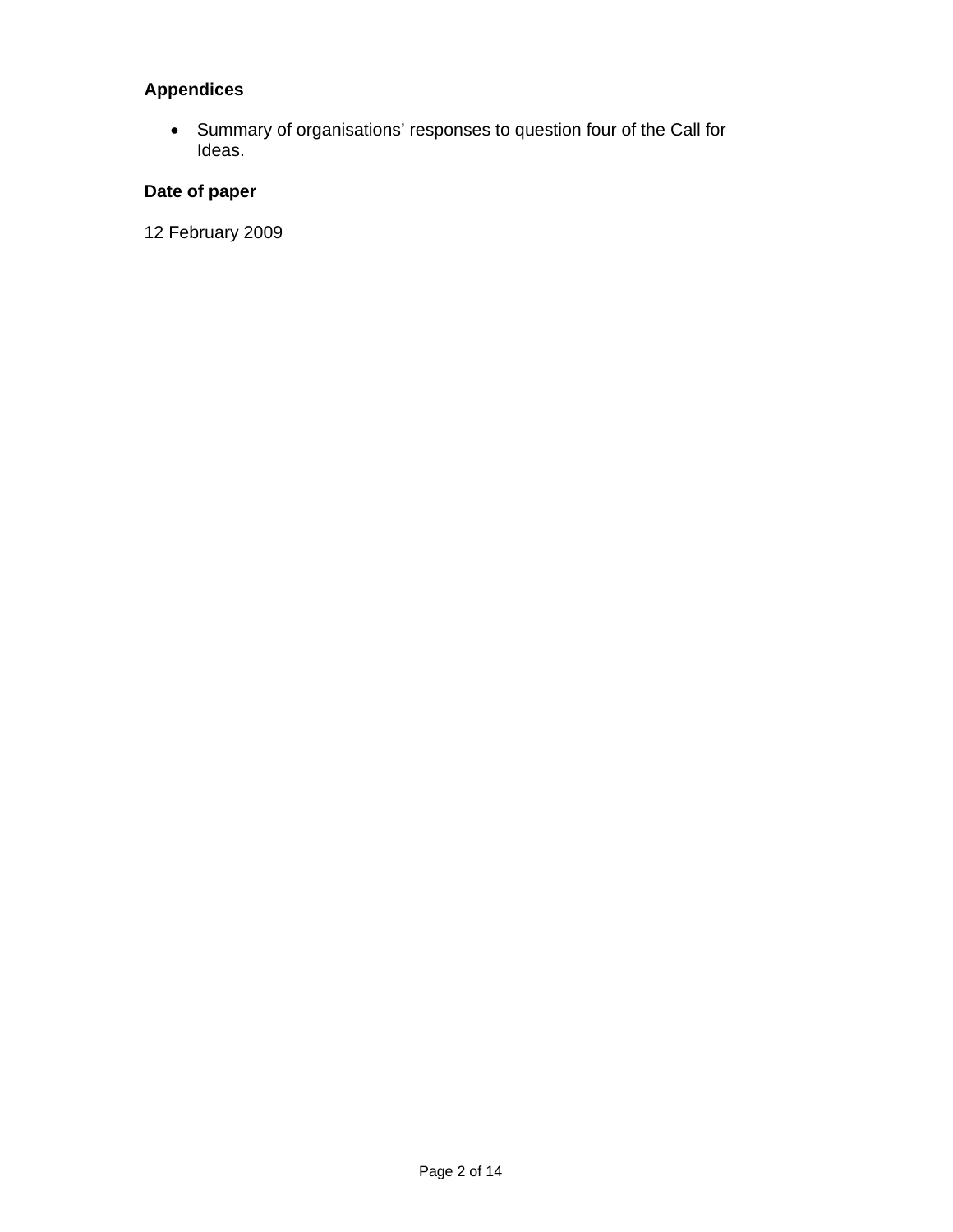# **Organisation of the paper**

This paper invites the PLG to discuss and make recommendations about the voluntary register transfers.

The first section of the paper provides background information, looking at the routes to registration; voluntary register transfers and criteria used by other organisations in making these decisions; highlighting some of the issues involved.

The second section outlines the responses we received to the Call for Ideas in these areas.

The third section provides a summary and discussion of some of the issues in order to aid the group's deliberations.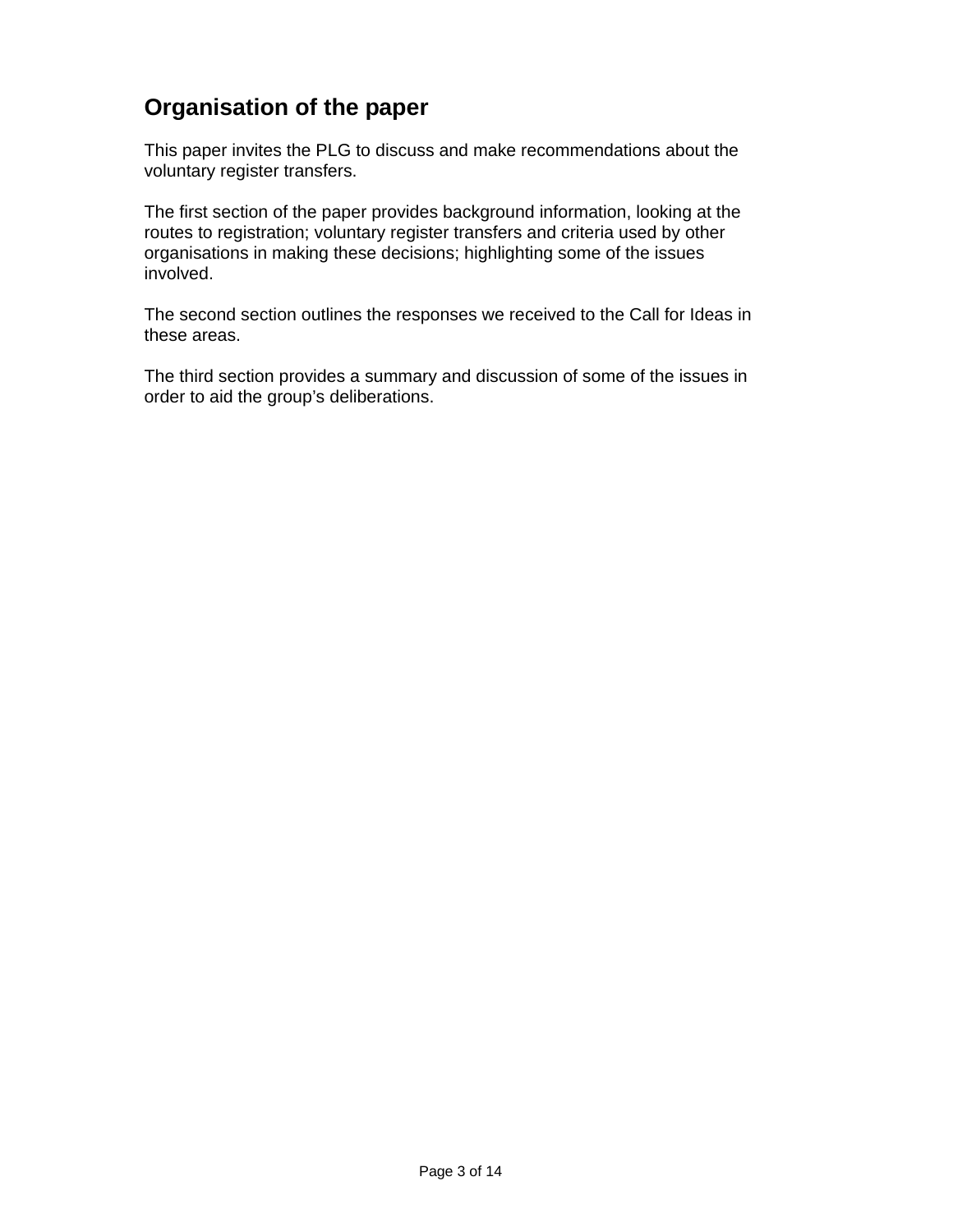# **Section one: Background and context**

This section provides background information on routes to registration and voluntary register transfers. It also provides information on criteria used by the Complementary and Alternative Medicine Working Group to make recommendations about which registers should transfer.

# **1.1 Routes to registration**

When a profession becomes statutory regulated, there are four different routes to registration with the HPC. They are:

- Voluntary register transfer;
- UK approved programme route;
- Grandparenting; and
- International

This paper looks at the voluntary register transfer route to registration.

# **1.2 Voluntary register transfers**

On the day that statutory regulation is introduced there would normally be a oneoff transfer of one or more voluntary registers. These registers are normally held by voluntary membership organisations. The registers which transfer are specified in the legislation which brings the profession into regulation.

Anybody whose name appeared on the voluntary registers on the day before regulation was introduced would transfer to the HPC Register.

Shortly afterwards, we would write to all those who transferred asking them to renew their registration by signing a form and paying the registration fee.

For example, in October 2004 Operating Department Practitioners became regulated by the HPC. On the day that regulation was introduced, all those whose names were the day before on the register of the professional body, the Association of Operating Department Practitioners (now the College of Operating Department Practitioners) transferred to the HPC Register. Shortly afterwards, all those who transferred were asked to renew their registration by signing a declaration and paying the registration fee.

When a profession becomes regulated, the legislation specifies which voluntary registers will transfer.

Previously, the decision about which registers should transfer was made by the Department of Health. Broadly, in making the decision the Department of Health centred upon clear standards for entry to the register and a mechanism for removing members if necessary.

# **1.2.1 Purpose of voluntary register transfers**

The purpose of the transfer of voluntary registers is to facilitate the easy registration of the majority of practitioners in the field at the earliest opportunity.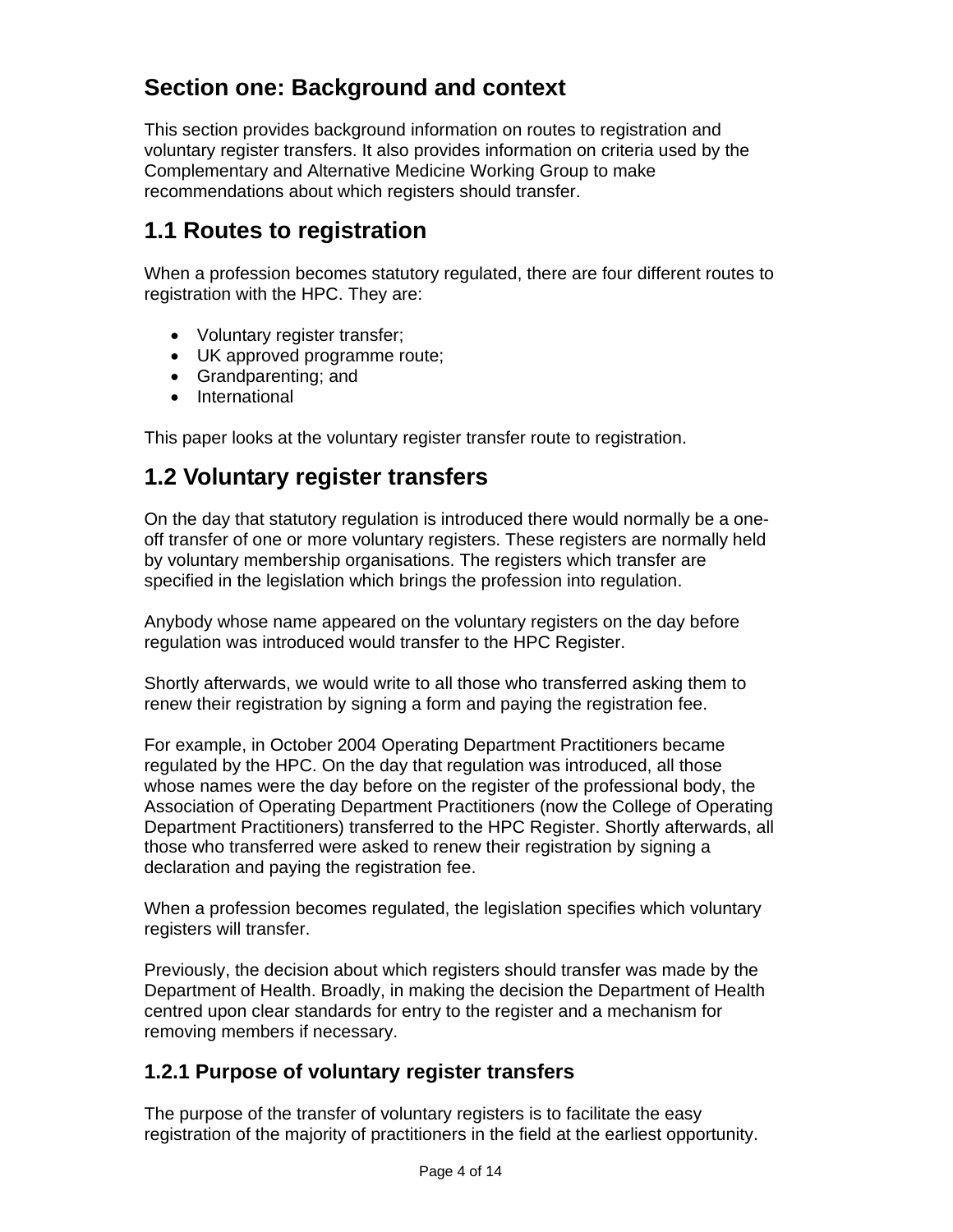The process is designed to recognise that the practitioners on the voluntary registers have met the necessary standards and therefore they can transfer on to the HPC register without having to provide additional information to us.

The process is designed to be as inclusive as possible to reduce the numbers of individuals who have to apply via other routes. It is important therefore, that the criteria used to decide which registers should transfer reflect this inclusivity.

# **1.2.2 Voluntary register transfers and education and training**

The Council's Education and Training Committee would normally approve all those programmes which have lead to membership of the voluntary register. This means that any individual who could have been a member of the voluntary register on the date of transfer but was not (perhaps because their membership had lapsed) would be able to apply to us via the UK approved course route.

# **1.3 Complementary and alternative medicine steering group**

In 2006 the Department of Health set up a steering group to look at the statutory regulation of acupuncture, herbal medicine and traditional Chinese medicine practitioners and to make recommendations on how the professions should be regulated.<sup>1</sup>

The steering group's work included making recommendations on which voluntary registers should transfer to the regulator on the day that the register opened. The steering group set ten criteria which it used to assess the voluntary registers. The criteria are:

- 1. The register should have been effectively operated for a minimum period of 5 years. Similarly the organisation hosting the register should also have been in existence for at least 5 years prior to the opening of the new statutory register.
- 2. The organisation hosting the register, whether a single register or a federated organisation should be established and a membership organisation able to speak with a unified voice.
- 3. The organisation hosting the register should have evidence of (a) a code of ethics informing a code of conduct, (b) clear definitions and expectations of educational standards and outcomes (c) demonstrably effective arrangements for the accreditation of educational programmes, (d) evidence of policies and procedures that would facilitate removal of individuals from a register, (e) evidence that the register recognises the importance of continuing professional development and encourages members to remain professionally up to-date and (f) involvement of lay members on key committees or have lay input.

 $\overline{a}$ 

 $1$  The full report can be found at:

http://www.dh.gov.uk/en/Publichealth/Healthimprovement/Complementaryandalternativemedicine /index.htm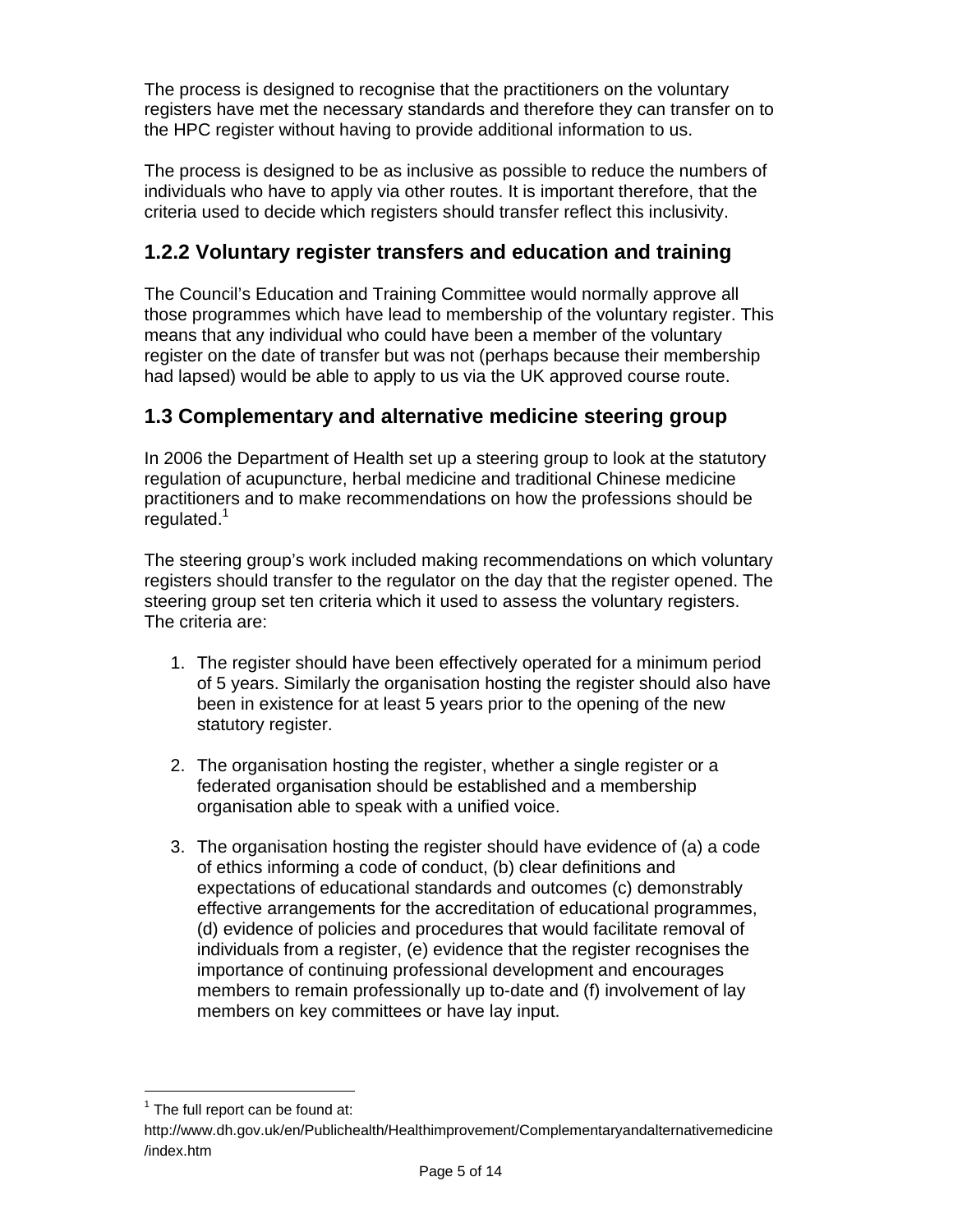- 4. With regard to accrediting educational programmes, effective procedures should be in place to (a) approve programmes of study, (b) monitor over a period of time their effectiveness against the stated aims and objectives for the programmes taking account of the success of students in attaining these stated, intended learning outcomes and (c) reviewing over time the continuing validity of these aims and objectives.
- 5. There must be an absolute separation between the financial/business activity of the organisation and those responsible for the accreditation and monitoring of educational programmes. It is acceptable for individuals to act as an accreditor but they should not stand to gain from a successful outcome.
- 6. The organisational structure and constitution of the body, including the membership and terms of reference of all committees, should be available with evidence of active participation and operation over a minimum of a 5 year period.
- 7. The minimum size of a viable register will normally be 300 individuals, except where the traditions are extremely small.
- 8. It should be clear from the organisation that the criteria for inclusion on the professional register include language proficiency, health and fitness to practice, integrity, honesty, comprehension of written and spoken English, conduct and the attainment of minimum educational standards. There needs to be effective disciplinary procedures covering complaints from the public with appropriate separation in determining whether a prima-facie case exists and appropriate procedures for an investigation where necessary.
- 9. There should be procedures in place covering re-registration of individuals who have been removed from any register for any reason.
- 10. There should be evidence that the body is aware of the importance of criminal record disclosure and the necessity for this in order to protect the public.

The steering group sent the criteria above to professional bodies representing practitioners using herbal medicines or acupuncture. The professional bodies were asked to submit evidence to show how they met the criteria. Their submissions were then assessed by an external organisation to see how well they met the criteria and those recommendations were then passed to the steering group.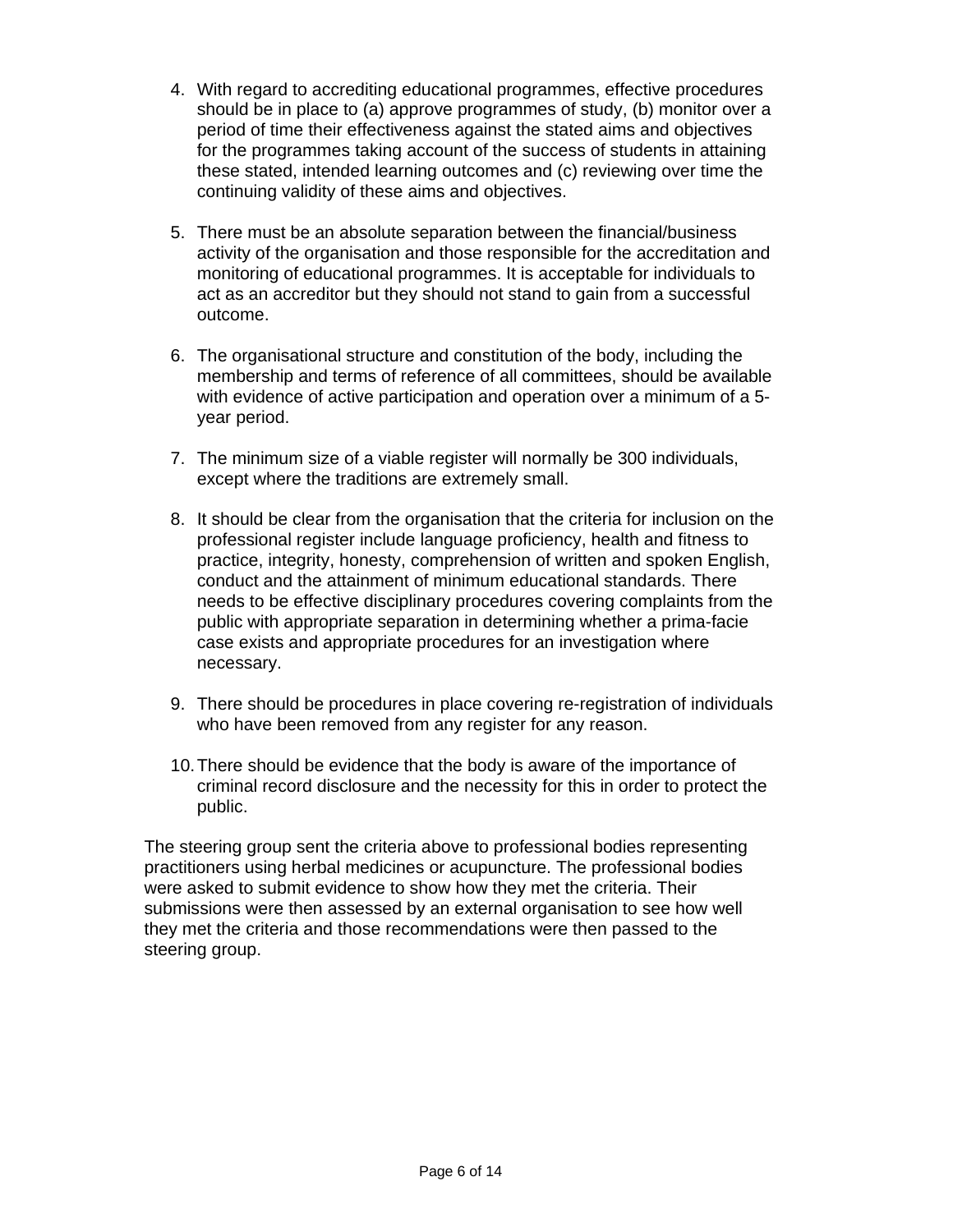# **Section two: Responses to the Call for Ideas**

In the Call for Ideas we asked respondents to suggest criteria that could be used to decide which voluntary registers should transfer to HPC. In the document we suggested the following criteria:

- clear criteria for entry to membership (which might include the accreditation or approval of education and training programmes);
- a mechanism for dealing with complaints about members and the ability to remove from membership if necessary;
- a commitment to the Continuing Professional Development (CPD) of its members; and
- lay involvement in decision making.

#### **2.1 Call for Ideas – suggested criteria for voluntary register transfer**

#### **2.1.1 Criteria for membership of the voluntary register**

In the Call for Ideas document one of the criteria we suggested was that there should be clear criteria for entry to membership, perhaps including accreditation or approval of education and training programmes.

Several respondents, including Relationships Scotland and Stirling and District Association for Mental Health (SDAMH), commented that the voluntary register should have 'clear criteria for entry to membership'. The National Register of Hypnotherapists and Psychotherapists said that the organisation should have United Kingdom Council for Psychotherapy (UKCP) registrant status. Bath Centre for Psychotherapy and Counselling (BCPC) commented that the entry requirements should include Accreditation of Prior Learning and Accreditation of Prior Experiential Learning standards and procedures.

Most respondents who answered this question in the Call for Ideas commented that the education and training requirements were important criteria in deciding which registers should transfer. The Improving Access to Psychological Therapies (IAPT) workforce team highlighted the importance of the 'quality' of the standards of education and training. Association for Cognitive Analytic Therapy commented that clear standards of education and training approved by the '...current professional body for the therapy and UKCP' were important.

A number of respondents, including the Metanoia Institute, Counselling and Psychotherapy Central Awarding Body (CPCAB), BCPC and an individual, commented that the education and training should have systems of external assessment, accreditation and quality assurance. The Association for Group and Individual Psychotherapy suggested that the training should be subject to '...regular review processes such as the Quinquennial Reviews carried out by UKCP/Council for Psychoanalysis Jungian Analysis'.

However one individual commented that they doubted whether the membership requirements of the voluntary registers '...include anything that can justifiably be considered a standard'. They added that the only realistic criteria for determining which registers should transfer would be that they display '...*clear evidence*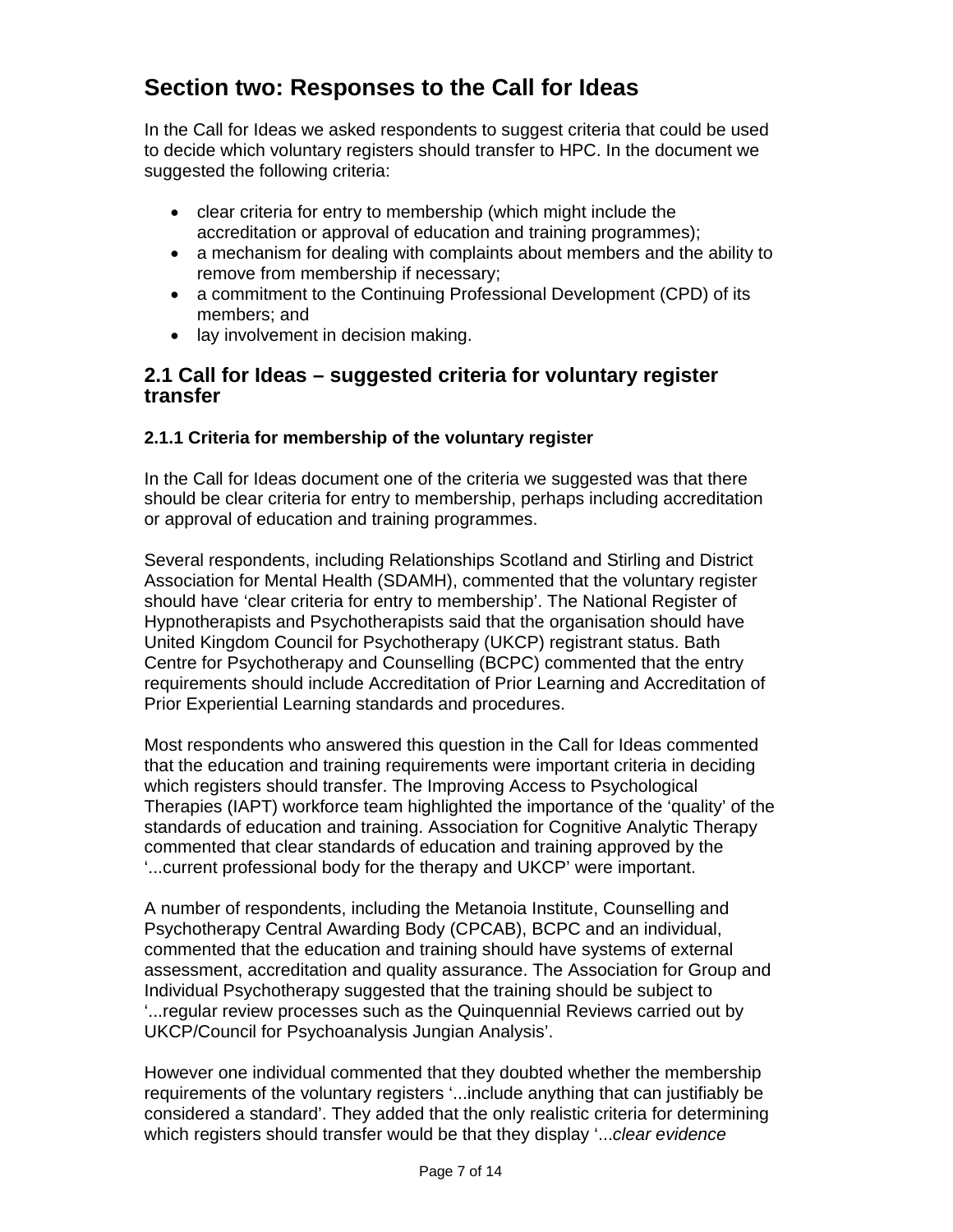[original emphasis retained] that the registrants practise "safely, lawfully and effectively"'.

# **2.1.2 Complaints**

In the Call for ideas document one of the criteria we suggested was that there should be a mechanism for dealing with complaints about members and the ability to remove from membership if necessary. Most respondents agreed that this was an important criterion for assessing whether registers should transfer. The CPCAB commented that in addition to the voluntary register having a complaints process, there should be no upheld complaints or sanctions against someone who transfers to HPC.

A number of respondents including, Counsellors and Psychotherapists in Primary Care (CPC), United Kingdom Association for Humanistic Psychology Practitioners (UKAHPP) and an individual, commented that the voluntary register should have a 'clear code of ethics'. Adherence to this code could be maintained through a process for dealing with complaints which had clear guidance, timetables, processes and sufficient resources. Relationships Scotland, the British Psychoanalytic Council and the British Association of Counselling and Psychotherapy (BACP) all said that the complaints process should have lay involvement where appropriate. The BPC added that the complaints process should have '... public protection as their primary objective'. The BACP suggested that the panels involved in looking at complaints should be '...trained to a minimum of lay magistrate standard'. The International Society of Professional Counsellors (ISPC) commented that if a person has signed up to a code of ethics then their training and qualifications may well have been checked. 'People who have volunteered to be answerable for the [sic] practice in ISPCs experience are genuine and trustworthy people who have little to hide'.

# **2.1.3 Continuing Professional Development**

A number of organisations commented that a commitment to CPD was an important criterion. This included SDAMH, Relationships Scotland, Association of Christian Counsellors (ACC) and Counselling in Scotland (COSCA). Both CPCAB and Relate recommended that there should be significant requirements in terms of the number of hours of CPD that individuals should undertake.

# **2.1.4 Supervision**

A number of respondents, including CPCAB, Relationships Scotland and COSCA said that the voluntary register should set requirements around the supervision of members' client work. Relate commented that the registers should meet specific requirements in terms of the 'amount and regularity of supervision required'.

# **2.1.5 Minimum client hours**

Both CPCAB and Relate suggested that one of the criteria for transfer should be that the voluntary register specifies a minimum number of client hours worked.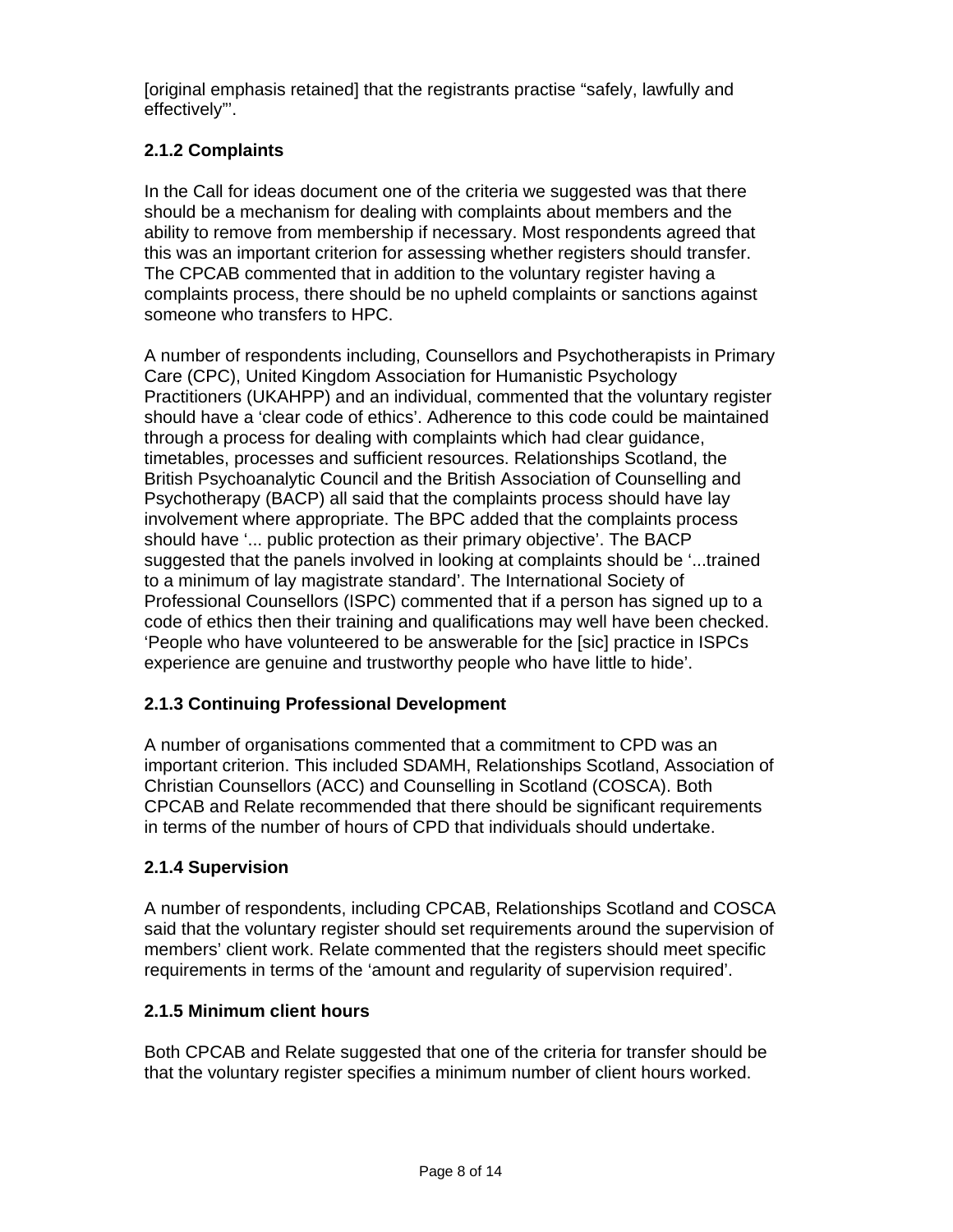### **2.1.6 Renewal of registration processes**

Several respondents, including Association for Rational Emotive Behaviour Therapy (AREBT) and KCC Foundation, suggested that one of the criteria should be that the voluntary register has a process for renewing the membership of those on the register. Some respondents included CPD requirements as part of the process for renewing registration.

### **2.1.7 Length of time**

Several respondents suggested that one of the criteria should be that the register should have been established for a number of years. United Kingdom Association for Psychotherapeutic Counselling (UKAPC) suggested that the register should have been in existence for a minimum of 7 years, whilst both UKAHPP and The Centre for Humanistic Psychology and Counselling (CHPC) suggested this criterion but did not specify a number of years.

#### **2.1.8 Membership Organisation**

A number of respondents also suggested criteria based upon the status of the organisation holding the voluntary register. UKAPC suggested that the organisation should be able to demonstrate financial stability for at least 7 years; whilst the Cambridge Society for Psychotherapy suggested that the organisation should be able to provide 'audited financial arrangements'. The UKAHPP suggested that only those organisations which had an '...accountable administrative structure, including charity or company status, published accounts, insurance, registration with information commissioner' should be considered.

However, other respondents focused on how the organisation and voluntary register were perceived both within the profession and by external stakeholders. Both British Association for Behavioural and Cognitive Psychotherapies and AREBT commented that the registers should be considered as reliable sources for employment and referral. These comments were supported by several individuals who suggested that the registers should be recognised by Employee Assistance Programmes or the NHS. The Tavistock Centre for Couple Relationships said that nationally recognised psychotherapy/counselling registers that have accreditation of training etc should transfer but local self-selected registers which do not have governance procedures should not transfer. By contrast the Cambridge Society for Psychotherapy said that those registers which did not meet the criteria applied by UKCP in their recognition and acceptance of member organisations should not transfer to HPC.

#### **2.1.9 Criteria about the Register**

A number of respondents suggested criteria based upon the voluntary register itself. The BACP and CHPC both commented that the size of the register was an important consideration in deciding whether it should transfer to HPC. Other respondents, including BABCP, commented that the register should '...represent the majority of a particular modality or title and are exclusive to that modality having minimum or no overlap with any other register registering the same title'. The British Psychoanalytic Council (BPC) commented that the registers which transfer should be publicly available.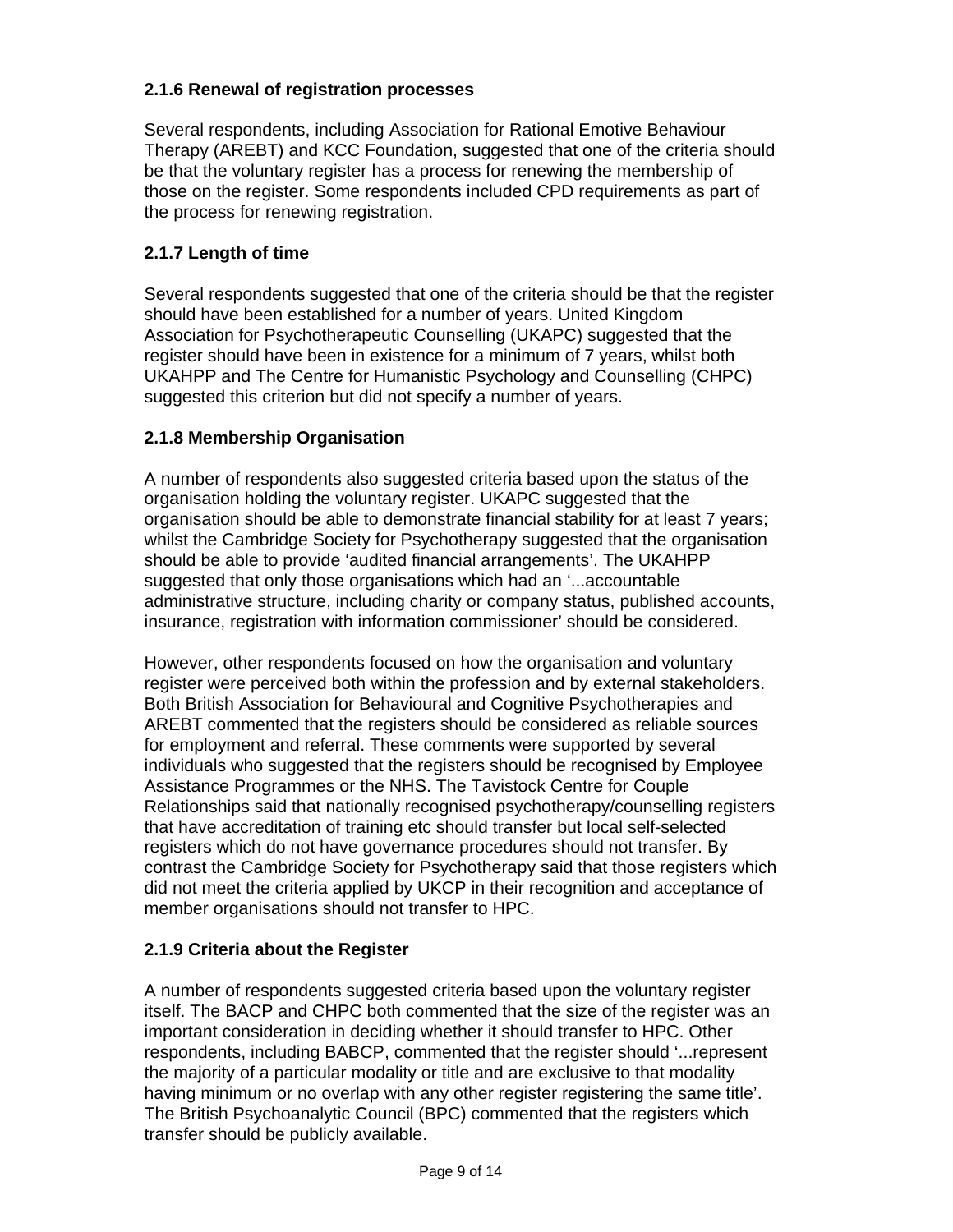## **2.1.10 Lay involvement**

In the Call for Ideas document, we suggested that one of the criteria for voluntary register transfer could be lay involvement in decision making. Both the Association of Child Psychotherapists and the BPC agreed with this suggestion. However, Surrey Counselling and Psychotherapy Initiative asked for more clarity of 'lay involvement in decision making' as they were concerned that if this meant 'service users' this would have to be thought through carefully owing to concerns about transference.

### **2.1.11 Moderation systems**

Both the CPC and Metanoia Institute commented that they believed that the voluntary register should have review procedures which included an external moderator.

#### **2.1.12 Link between voluntary register standards and HPC**

A small number of respondents, including WPF Therapy, commented that the standards which the voluntary register used should be the same as those of the HPC. One individual commented that '...the criteria for entry to the particular voluntary register should ensure that the Standards of Proficiency are met'.

#### **2.1.13 Other suggested criteria**

Respondents also suggested other criteria which could be used to decide whether a register transfers. CPCAB suggested that the register should require that its members have professional indemnity insurance. Manchester College commented that the organisation should provide conferencing and that it should help to '...engender a research culture in counselling'. The Metanoia Institute said that the register should have a '...well established self-regulatory mechanism already in place to assess an monitor different modality groups that already meet the standards of a generic professional title'. One individual commented that the '...only meaningful criteria would be whether a practitioner has a history of proven effectiveness and probity'.

# **2.2 Comments about the voluntary register transfer**

Alongside comments about the criteria for deciding which voluntary registers transfer we also received general comments about the process. These comments are outlined below.

Several respondents, including the Counselling Society and Chrysalis, commented that it was important that the decisions about which registers transfer should be inclusive and include as many registers as possible. One individual commented that some voluntary registers were faith based but the training still met HPC standards. Unless all registers were allowed to transfer the result could be 'discrimination on religious grounds'.

A small number of respondents raised concerns about regulation through the HPC, including one individual who commented that the voluntary registers should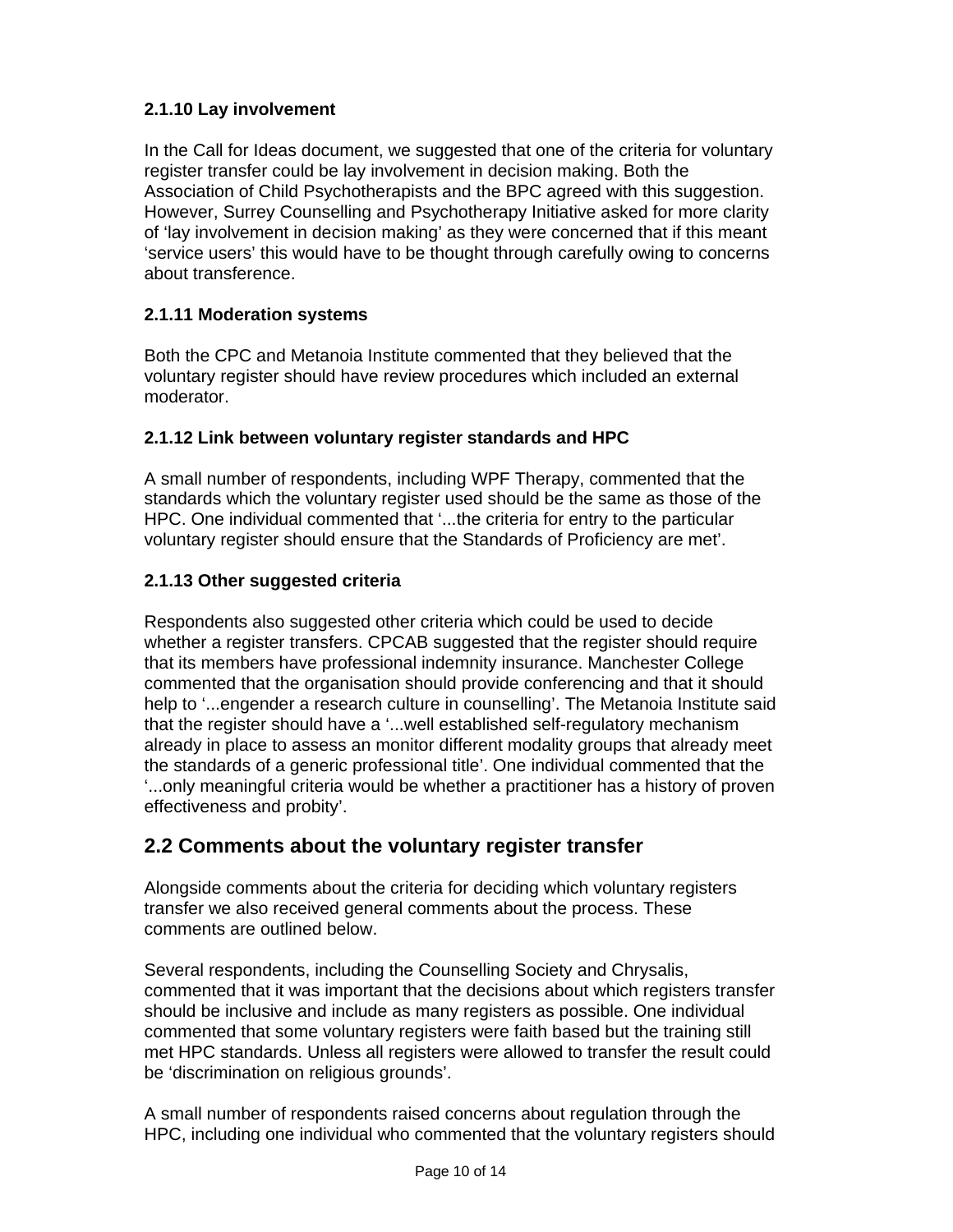remain voluntary as statutory regulation was unnecessary. The Centre for Freudian Analysis and Research commented that not everyone is confident that HPC is an appropriate body to regulate psychoanalytic practice. They said that psychoanalysts would want to retain the right to '...have a position outside the "approval" of HPC-style regulation if they feel that being inside it would conflict with their ethical understanding of their work with members of the public'. The Psychoanalytic Consortium commented that organisations should only transfer to HPC if they were sure that '...HPC has a full understanding of the nature of the transference and its implications as well as the theoretical and philosophical stance of their practices'.

Several respondents identified registers which they believed should transfer to HPC. Both The Cambridge Body Psychotherapy Centre and The Association for Family Therapy recommended that UKCP's register should transfer to the HPC because it met the necessary standards. One individual respondent suggested that the BACP should transfer because it held sufficient authority and met the necessary standards. By contrast, COSCA commented that HPC should consider the registers held by voluntary sector counselling organisations.

Two respondents, including The British Association for Dramatherapy, highlighted that some of the membership organisations offered different types of membership depending on experience. Respondents commented that it would be important to differentiate between these different types of membership when the registers transferred.

Two respondents asked questions in their response about the process of voluntary register transfer. COSCA asked HPC to provide guidance on data protection legislation to ensure that organisations with voluntary registers which transfer do not breach data protection in supplying information to HPC. Surrey Counselling and Psychotherapy Initiative asked what would happen if the profession disagreed with the decisions on which registers included/excluded.

# **2.3 Information from voluntary membership organisations**

In the Call for Ideas, we also asked respondents who represented voluntary membership organisations to provide us with information on:

- the number of members and the extent to which this number is likely to overlap with membership of other organisations;
- arrangements for determining entry to membership; and
- arrangements for considering complaints about members.

We have summarised the information we received in response to this question in Appendix 1.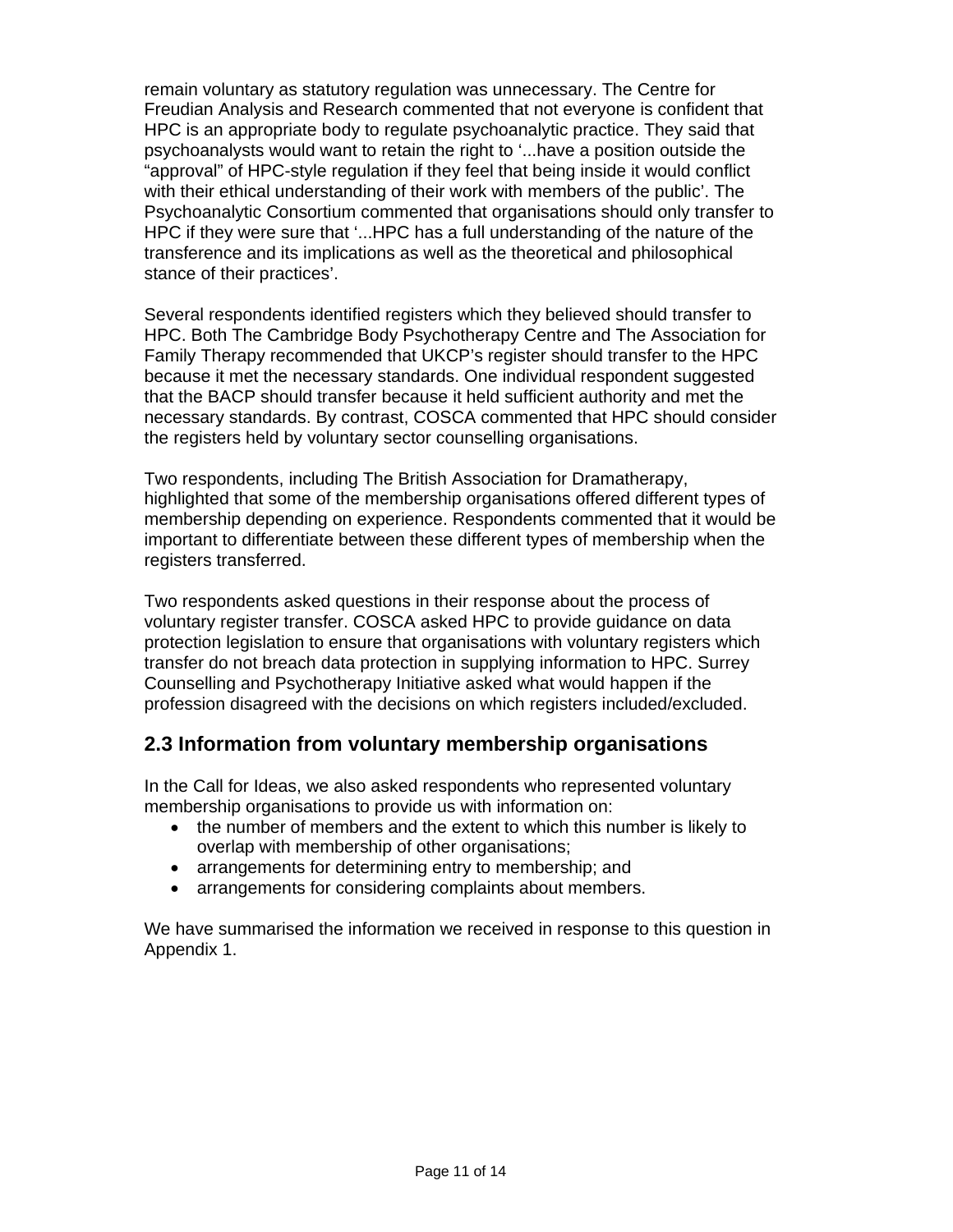# **Section three: Points to consider**

The context outlined in this paper and the Call for Ideas, reveal a number of broad considerations that the group will wish to take into account when making decisions about the criteria for identifying which voluntary registers.

The focus of this section is on the issues relevant to regulation and regulatory processes. This section is not intended to be exhaustive and there may be further topics that the group may wish to discuss.

When discussing the points identified below the group may wish to keep in mind:

- The importance of inclusivity in deciding which registers should transfer.
- The need to make decisions in a fair way taking into consideration all available information.

# **3.1 Criteria for voluntary registers**

The PLG is invited to consider the criteria for deciding which registers should transfer which were proposed in the Call for Ideas responses. In summary the proposed criteria were:

- entry criteria, including accreditation of education and training;
- a mechanism for handling complaints;
- a commitment to CPD;
- supervision of client work;
- a minimum number of client hours;
- that the register should have registration renewal processes;
- that the register should have been established for a number of years;
- that the organisation holding the register should be properly established and be perceived well by the profession;
- that the register should be of a minimum size;
- that the register should be representative of the majority of a modality or title;
- that the register should be publicly available;
- lay involvement in decision making;
- review procedures including external moderation;
- a link between the voluntary register's standards and the HPC's;
- a requirement for members to hold professional indemnity insurance;
- that the organisation should offer conferences and be part of a research community; and
- that the register should have a self-regulatory mechanism.

The PLG is invited to consider the above criteria bearing in mind the following points:

- whether the criteria is necessary to ensure that the standards are met and that the public is protected;
- whether using the criteria to make decisions would reduce the inclusiveness of the process; and
- whether there are any other criteria that should be included.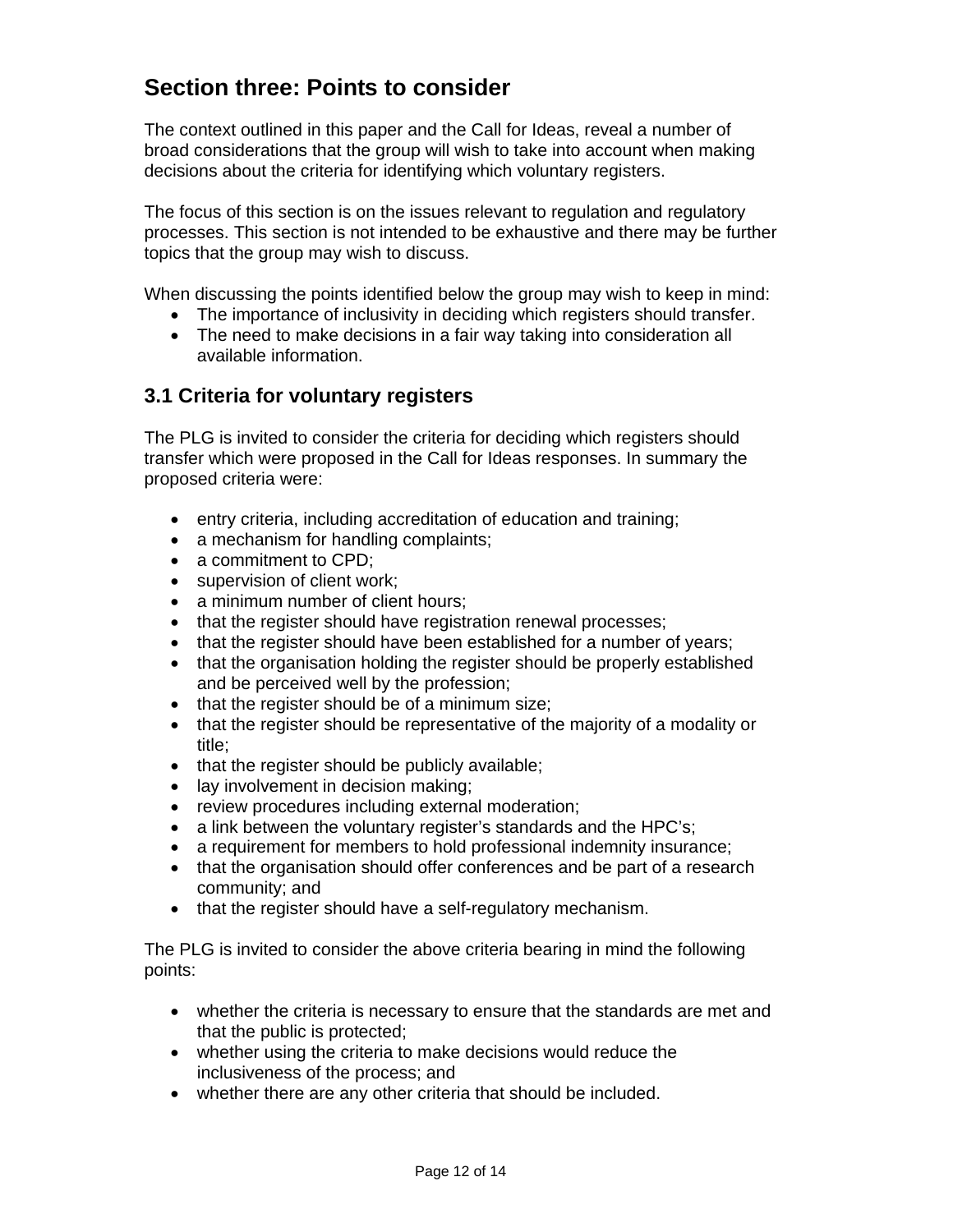The group may also wish to consider the strengths and weaknesses of the criteria established by the CAM working group.

# **3.2 Decisions**

Having considered the criteria, the PLG is invited to identify which criteria should be used to decide whether a voluntary register should transfer.

The PLG is also invited to consider what evidence the voluntary registers could supply to show how they meet the identified criteria.

The PLG is invited to discuss the approach to deciding which registers should transfer. The group is invited to consider the following points:

- That the information provided in the responses to the Call for Ideas is variable and that HPC has not yet been able to collect all the information from those who did not supply it with their response.
- Whether it would be more appropriate for HPC to make the decisions about which registers should transfer as the register will be held by HPC.

# **3.3 Structure of the Register**

The group discussed the structure of the Register for psychotherapists and counsellors at its previous meeting in January. The group decided that there should be differentiation between psychotherapists and counsellors. However, the group also agreed that this decision should be revisited as necessary in light of other discussions.

Differentiation between psychotherapists and counsellors would mean that any voluntary register which transferred to HPC would also have to clearly differentiate between psychotherapists and counsellors. This would rely on accurate information about the register and the individuals on the register. Alternatively, if no differentiation was possible then individuals on the register might have to transfer to both the psychotherapists and counsellors sections.

The group may want to discuss whether it would be possible to identify psychotherapists and counsellors on the registers which transfer.

# **3.4 Differing levels of membership**

Some organisations with voluntary registers offer different types of membership. The BACP for example has student member, associate member, member, accredited member and affiliated member. The different levels of membership are based on the level of training that has been completed and the length of time that the individual is on the register. To become accredited an individual must have been on the BACP's register and then work towards accreditation.

The PLG may wish to consider whether individuals who meet the minimum membership criteria should transfer or whether only those individuals who meet additional criteria should transfer.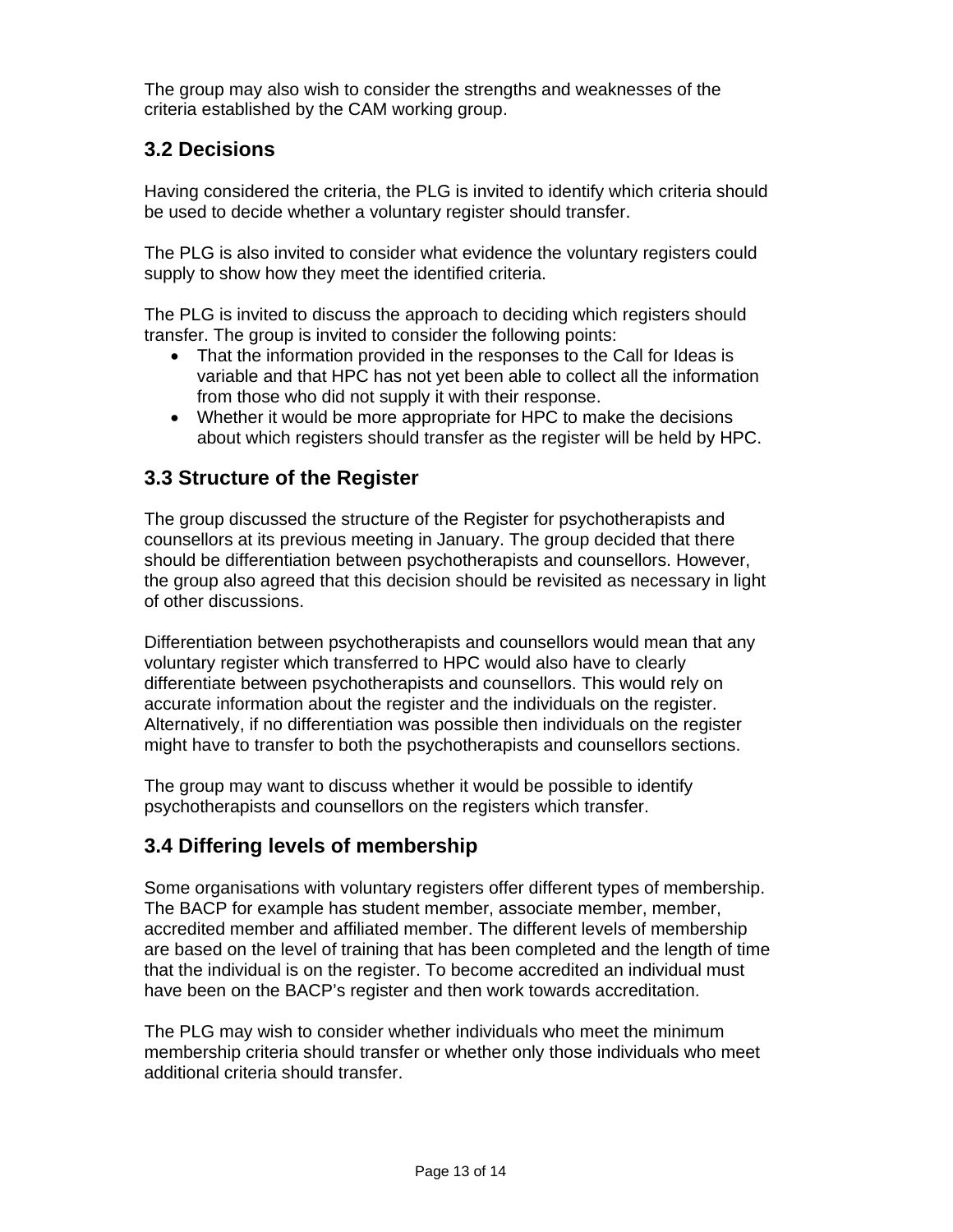# **3.5 Transferring multiple voluntary registers**

On the day the Register opened for Operating Department Practitioners, the Register held by the Association of Operating Department Practitioners (now the College of Operating Department Practitioners) transferred to HPC on the same day.

The administrative burden of transferring one register is reasonably small. However, if a number of registers are recommended for transfer to HPC it may not be possible to transfer all of the data on one day. It may be necessary to stagger the transfer of registers to ensure that the transfer to HPC happens efficiently.

# **3.6 Other registers**

Some respondents to the Call for Ideas suggested that it might be possible to transfer registers held by organisations which were not membership organisations or professional bodies so long as the Register met the necessary criteria. This could include registers held by employers. It was argued that transferring registers from employers would make the process more inclusive and could be particularly useful to individuals working in the voluntary sector.

The PLG may wish to consider whether other registers could transfer if they met the necessary criteria. In particular, how these registers might meet the criteria around the length of time that the register had been in place. The PLG is invited to discuss this proposal in light of the comments in the Call for Ideas about inclusivity and accessibility.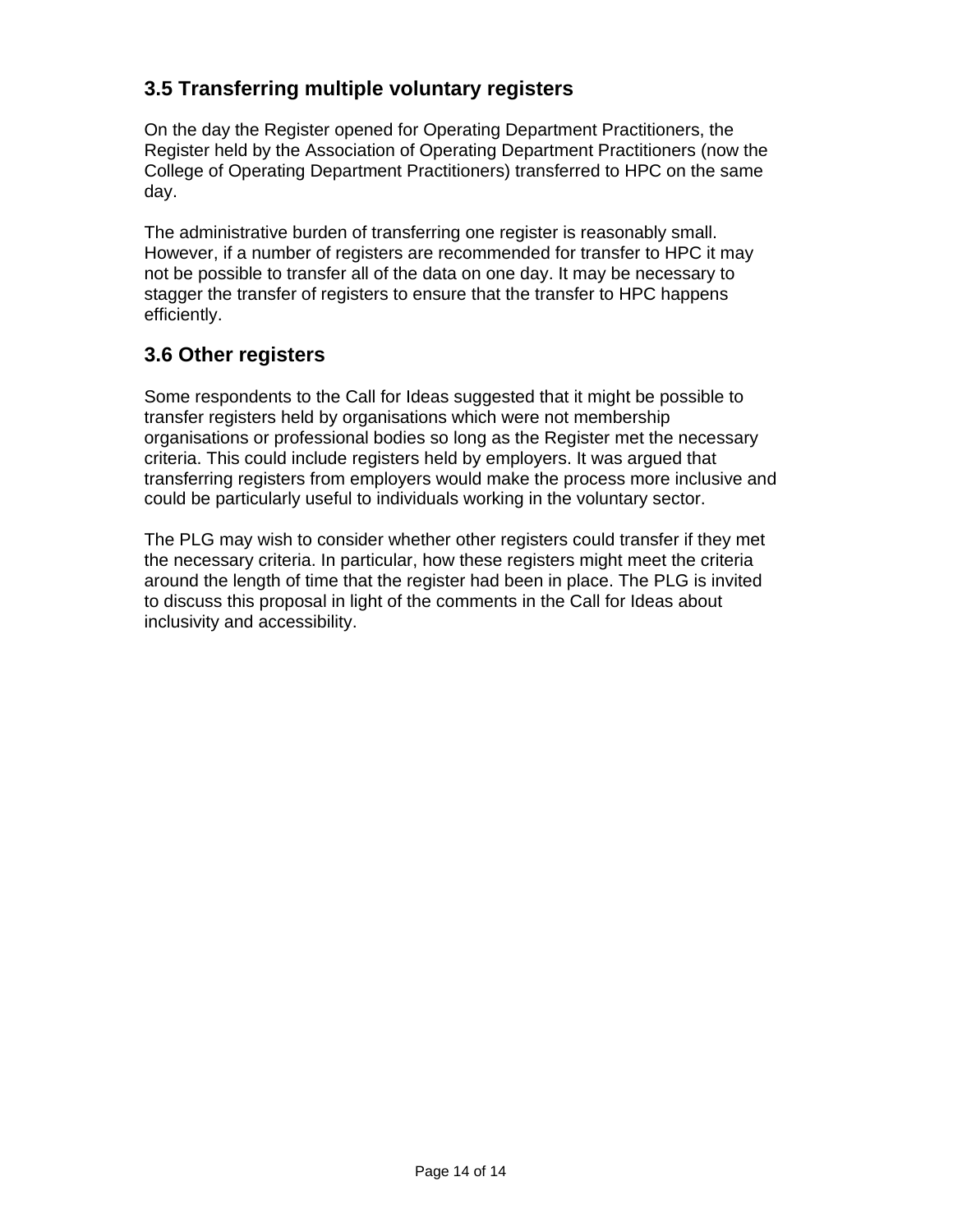| Name of<br>Organisation                                               | No. of<br>members                                                               | <b>Overlap with other</b><br>organisations'<br>registers                                             | <b>Member of</b><br>another<br>organisation                                                                               | <b>Entry to membership</b>                                                                                                                                                  | <b>Complaints process</b>                                                                                                                                                                                                                                                                                                                                                                                                                 |
|-----------------------------------------------------------------------|---------------------------------------------------------------------------------|------------------------------------------------------------------------------------------------------|---------------------------------------------------------------------------------------------------------------------------|-----------------------------------------------------------------------------------------------------------------------------------------------------------------------------|-------------------------------------------------------------------------------------------------------------------------------------------------------------------------------------------------------------------------------------------------------------------------------------------------------------------------------------------------------------------------------------------------------------------------------------------|
| United Kingdom<br>Association for<br>Psychotherapeutic<br>Counselling | 112 registrants                                                                 | <b>No</b>                                                                                            | Not known                                                                                                                 | UKAPC accredits training and<br>lays out training requirements<br>which member organisations<br>must follow including core<br>curriculum and number of<br>hours in practice | UKACP's complaints process is followed<br>when that of the member organisation has<br>been exhausted. UKAPC publishes a Code<br>of Ethics and Professional Practice                                                                                                                                                                                                                                                                       |
| Federation of Drug<br>and Alcohol<br>Professionals                    | 500 (200 are<br>counsellors)                                                    | <b>No</b>                                                                                            | Not known                                                                                                                 | FDAP membership is open to<br>anyone working or training in<br>the field of drugs and alcohol<br>Either individual or affiliated<br>organisation                            | Complaints process looks at breach of Code<br>of Practice. Complaint must be related to<br>events within the last three years.<br>Complaint goes through initial consideration<br>process before referral for a hearing. Range<br>of sanctions from written warning to<br>expulsion. Member complained against can<br>appeal the decision.                                                                                                |
| Metanoia Institute                                                    | 700 students (500<br>therapists, 200<br>counsellors) &<br>over 650<br>graduates | Not known                                                                                            | Metanoia is an<br>organisational<br>member of many<br>organisations,<br>including both the<br>BACP and the<br><b>UKCP</b> | Different levels of membership<br>depending on whether the<br>individual has completed a<br>Metanoia training course.                                                       | Complaints process looks at breach of Code<br>of Practice. Complaint should be related to<br>events within the last three years.<br>Complaint goes through initial consideration<br>process before referral for adjudication.<br>Range of sanctions from an apology to<br>expulsion. Member complained against can<br>appeal the decision                                                                                                 |
| Counsellors and<br>Psychotherapists in<br><b>Primary Care</b>         | 800                                                                             | Around 40 register with<br>UKCP. Others accredited<br>with BACP (no information<br>on those numbers) | Not known                                                                                                                 | To become a full member an<br>applicant has to meet the<br>training standards set by CPC.<br>This includes a minimum<br>number of hours in practice<br>and in supervision.  | Complaints process looks at breach of<br>Code of Practice. Complaint must be related<br>to events within the last three years. CPC<br>has a mediation procedure which can be<br>adopted following a complaint about a<br>member. Complaint goes through initial<br>consideration process before referral for a<br>hearing. Range of sanctions from written<br>warning to expulsion. Member complained<br>against can appeal the decision. |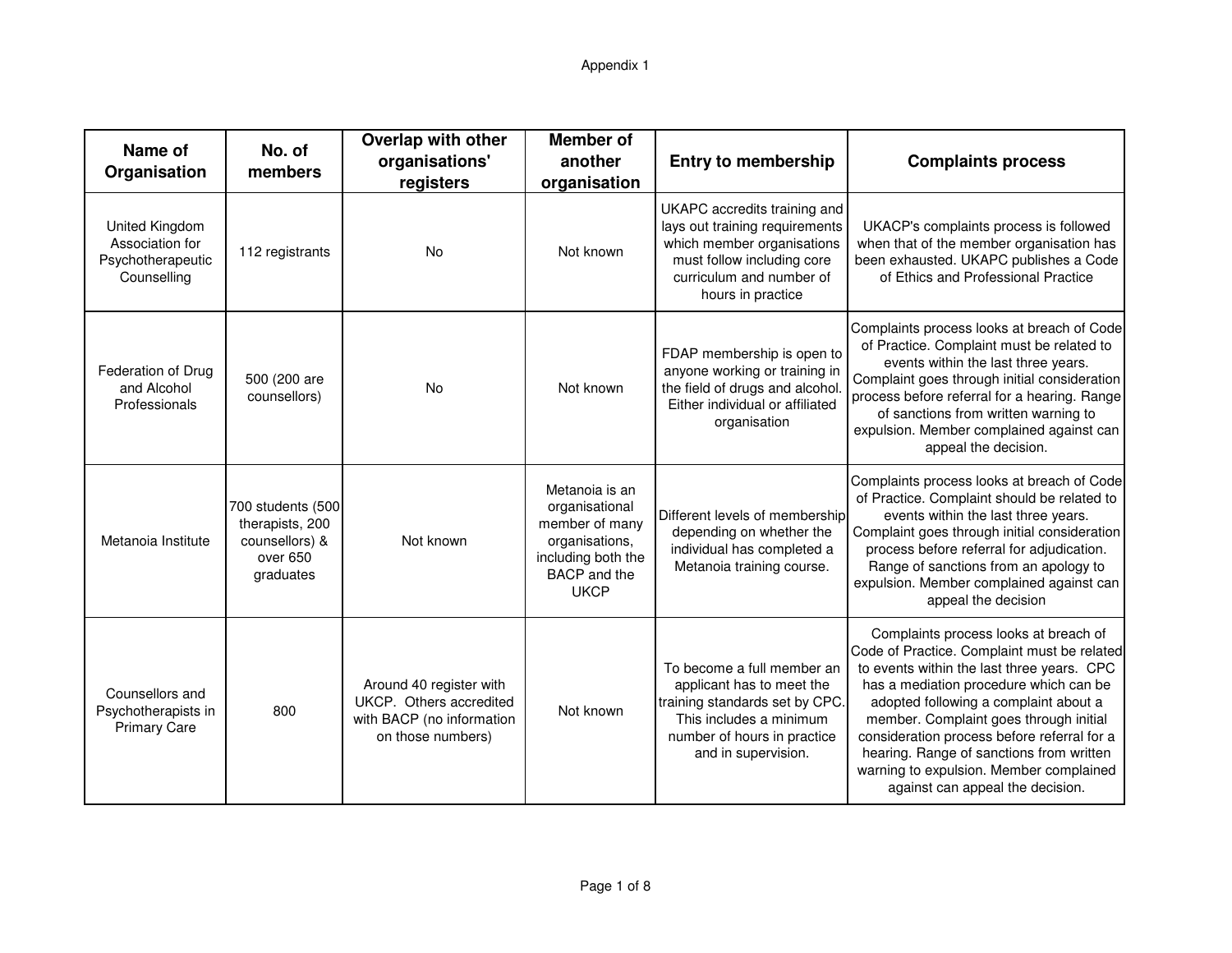| United Kingdom<br>Council for<br>Psychotherapy                         | 5200        | large amount of overlap with<br>many other organisations                               | No                                                                                                | The usual requirement is the<br>completion of a masters level<br>course in psychotherapy or an<br>accredited course in<br>psychotherapeutic counselling<br>which meets the requirements<br>of the training standards of the<br>relevant UKCP modality<br>section. | Complainants are invited to complain to the<br>relevant member organisation first. If at the<br>end of the process the complainant believes<br>there were problems with the member<br>organisation's procedures, or that the<br>findings were unreasonable or unjust, they<br>can appeal through UKCP's Central Final<br>Appeal Procedure.                                                                                              |
|------------------------------------------------------------------------|-------------|----------------------------------------------------------------------------------------|---------------------------------------------------------------------------------------------------|-------------------------------------------------------------------------------------------------------------------------------------------------------------------------------------------------------------------------------------------------------------------|-----------------------------------------------------------------------------------------------------------------------------------------------------------------------------------------------------------------------------------------------------------------------------------------------------------------------------------------------------------------------------------------------------------------------------------------|
| Re.Vision                                                              |             | 50 UKCP registered<br>graduate members                                                 | Counselling training<br>accredited by<br>BACP,<br>psychotherapy<br>training accredited<br>by UKCP | To become a member the<br>individual completes training<br>offered by Re. Vision                                                                                                                                                                                  | BACP members would be subject to BACP<br>complaints process. Other members subject<br>to Re. Vision complaints process.<br>Complaints should be related to events in<br>the last three years. Informal mediation<br>phase followed by formal investigation if the<br>complaint is not resolved. Sanctions range<br>from a requirement to improve to<br>termination of membership. Member<br>complained against can appeal the decision. |
| <b>British Association for</b><br>Dramatherapy                         | approx. 213 |                                                                                        |                                                                                                   | To become a full member an<br>applicant has to be HPC<br>registered.                                                                                                                                                                                              | BADth has a Code of Practice.                                                                                                                                                                                                                                                                                                                                                                                                           |
| UK Association for<br>Humanistic<br>Psychology<br><b>Practitioners</b> | 400         | Partial. For all but 10<br>members UKAHPP is the<br>primary membership<br>organisation |                                                                                                   | For full membership minimum<br>450 hours of specified tutor<br>contact training for counsellor<br>accreditation and minimum<br>900 hours for psychotherapist<br>accreditation, plus other<br>requirements                                                         | Complaints process includes a mediation<br>stage. If that is not successful the complaint<br>is referred on to an investigation stage and<br>then on to a hearing. Sanctions range from<br>a requirement to improve to termination of<br>membership. Member complained against<br>can appeal the decision.                                                                                                                              |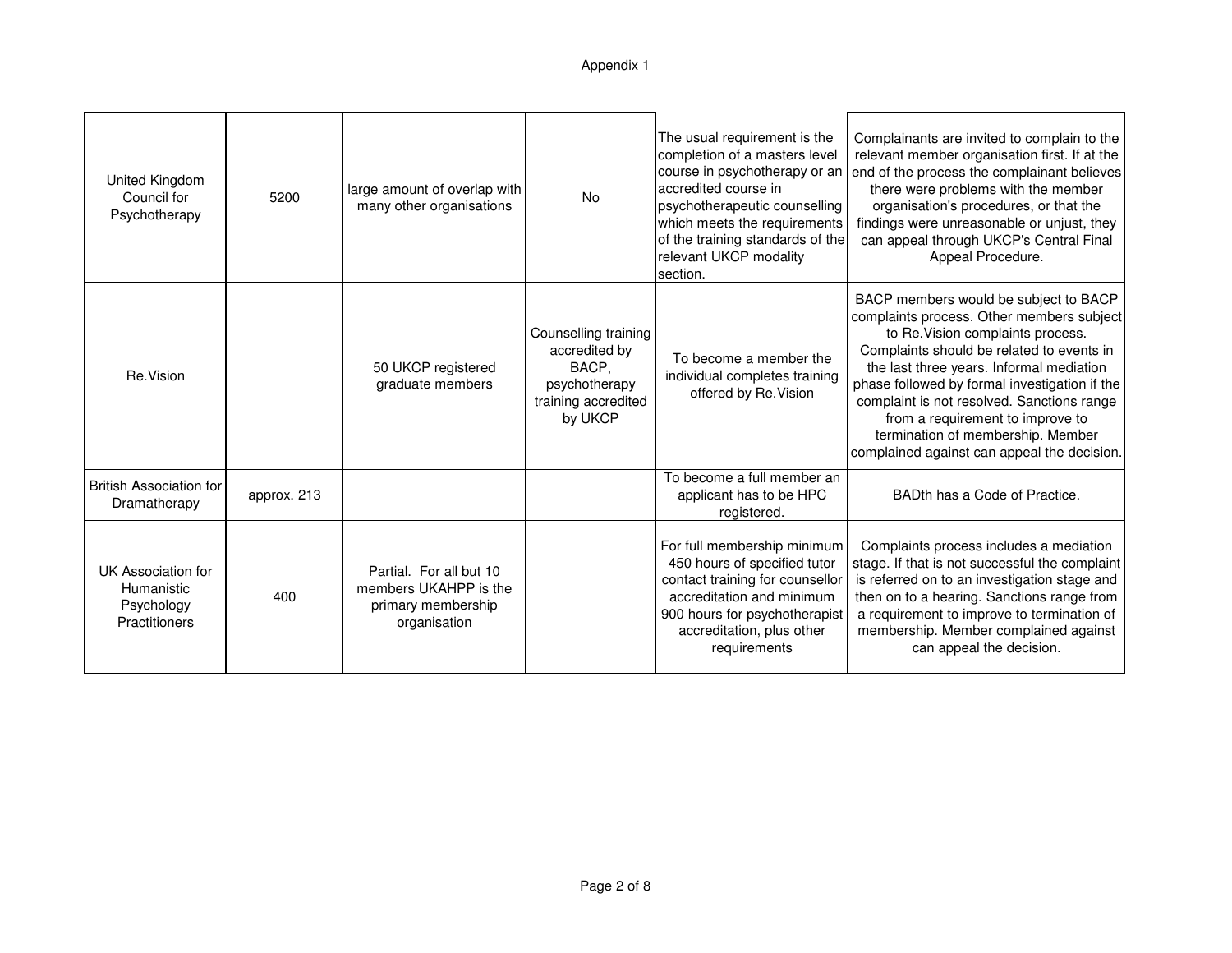#### Appendix 1

| <b>British Association for</b><br>Behavioural and<br>Cognitive<br>Psychotherapies | 6788                                                             | CBT part of UKCP register<br>can not contain those not<br>accredited with BABCP or<br>AREBT. Joint register of<br>accredited members with<br>AREBT.                                   | Membership of<br><b>UKCP</b>                                                                                                                          | BABCP & AREBT have a joint<br>accreditation process which<br>determines entry as an<br>accredited member. Process<br>requires completion of an<br>application form showing<br>evidence that the applicant<br>meets criteria in training,<br>supervision CPD and other<br>areas. | Complaints committee investigates all<br>complaints received. Recommedations are<br>made from the Complaints Committee to a<br>Disciplinary Committee which has a majority<br>of lay members and a lay chair. Various<br>sanctions available up to exclusion from the<br>register.                                                                                                                                     |
|-----------------------------------------------------------------------------------|------------------------------------------------------------------|---------------------------------------------------------------------------------------------------------------------------------------------------------------------------------------|-------------------------------------------------------------------------------------------------------------------------------------------------------|---------------------------------------------------------------------------------------------------------------------------------------------------------------------------------------------------------------------------------------------------------------------------------|------------------------------------------------------------------------------------------------------------------------------------------------------------------------------------------------------------------------------------------------------------------------------------------------------------------------------------------------------------------------------------------------------------------------|
| <b>KCC Foundation</b>                                                             | 200                                                              | possibly with BACP<br>(numbers not known)                                                                                                                                             | Membership of<br><b>UKCP</b>                                                                                                                          | Applicants must have<br>completed training run by<br>KCCF. At present this is the<br>MSc in Systemic Therapy.                                                                                                                                                                   | There is a complaints procedure for<br>members of the register and for the training.                                                                                                                                                                                                                                                                                                                                   |
| Person Centred<br><b>Therapy Scotland</b>                                         | 270                                                              | all members will also be<br>members of BACP, COSCA,<br>BPS, UKCP or AHPP                                                                                                              |                                                                                                                                                       | Applicants must have<br>completed a training course<br>accredited by the Association<br>or BACP. They must be<br>working and supervised as a<br>person centred therapist.                                                                                                       | One of the membership requirements is that<br>the member is an individual member of a<br>professional organisation with an official<br>complaints procedure.                                                                                                                                                                                                                                                           |
| The Counselling<br>Society                                                        | approx. 2000                                                     | 10% overlap with other<br>organisations                                                                                                                                               |                                                                                                                                                       | Members must complete an<br>accredited course or meet<br>specified training hours and<br>supervision requirements or<br>demonstrate that they have<br>completed the necessary units<br>of training and practice.<br>Accredited membership also<br>offered.                      | The Counselling Society has a Code of<br>Ethics. Complaints must be lodged within<br>three years of the alleged breach. Allegation<br>must be a breach of the Code of Ethics.<br>Complaint goes to a Professional Conduct<br>Hearing to decide whether the complaint is<br>proved and then if proved impose a<br>sanction. Sanctions range from an apology<br>to termination. Members can appeal against<br>a decision |
| Association for<br>Cognitive Analytic<br>Therapy                                  | <b>128 CAT</b><br>Psychotherapists<br>& 317 CAT<br>Practitioners | CAT Psychotherapists have<br>membership in UKCP.<br>Overlap may also exist with<br>Royal College of Psychiatry<br><b>British Psychological Society</b><br>or Royal College of Nursing | Member<br>Organisation of the<br><b>UKCP &amp; falls within</b><br>the Humanistic and<br><b>Integrative Section</b><br>(HIPS) of this<br>organisation | ACAT has established criteria<br>for accrediting practitioners<br>and psychotherapists,<br>approved by UKCP.                                                                                                                                                                    | ACAT has a written Complaints Procedure<br>and Ethics Panel for dealing with complaints<br>about members.                                                                                                                                                                                                                                                                                                              |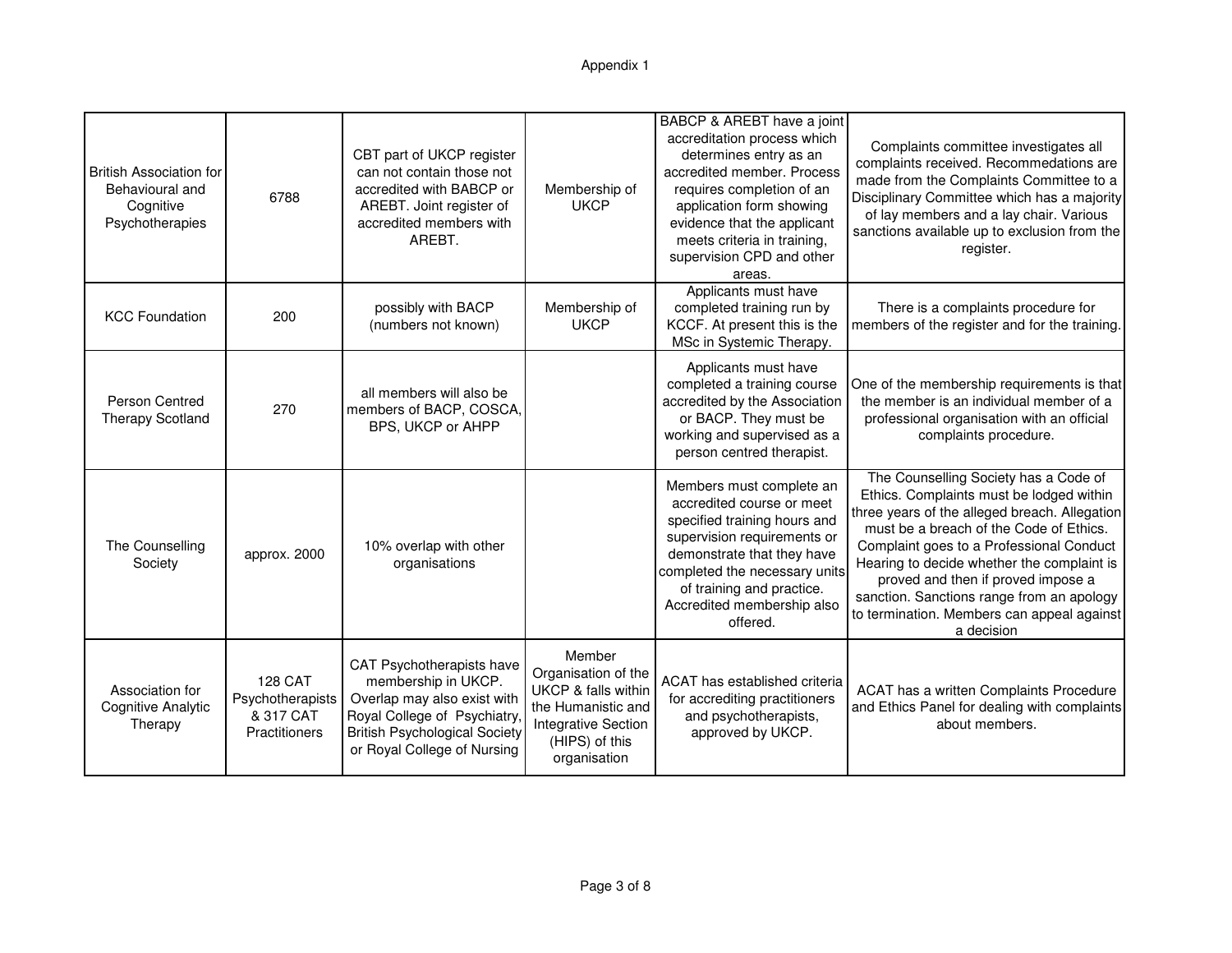| Relate                                                          | 200 registered<br>supervisors &<br>2000 registered<br>practitioners         | partial but information not<br>known                                                                                          |       | Relate has criteria for<br>membership of the register of<br>supervisors and will have<br>criteria for membership of its<br>practitioner register.                                                                                                                                         | There are arrangements in place for<br>considering complaints about members of<br>the register of supervisors. There will be<br>similar arrangements for the practitioner<br>register.                                                                                                                                                                                               |
|-----------------------------------------------------------------|-----------------------------------------------------------------------------|-------------------------------------------------------------------------------------------------------------------------------|-------|-------------------------------------------------------------------------------------------------------------------------------------------------------------------------------------------------------------------------------------------------------------------------------------------|--------------------------------------------------------------------------------------------------------------------------------------------------------------------------------------------------------------------------------------------------------------------------------------------------------------------------------------------------------------------------------------|
| <b>Relationship Scotland</b>                                    | Membership<br>consisting of 23<br><b>Local Services</b><br>across Scotland. | Not known                                                                                                                     | COSCA | Most counsellors are trained<br>Counselling.                                                                                                                                                                                                                                              | Informal complaints process which is then<br>through a Dimploma in Couple followed by a formal process if the complaint<br>is not resolved. There is an appeal process.                                                                                                                                                                                                              |
| College of<br>Psychoanalysts                                    | 140                                                                         | All members with other<br>psychoanalytic organisations<br>in UK and abroad. Most are<br>registered with either UKCP<br>or BPC |       | Applicants must meet<br>membership criteria including<br>completion of a training<br>course in psychoanalysis,<br>sufficient clinical practice<br>under training and evidence of<br>personal analysis                                                                                     | The College has a Code of Professional<br>Conduct. Any complaint that a member is in<br>breach of the code is heard by the<br>Professional Conduct Panel of the College.                                                                                                                                                                                                             |
| National Register of<br>Hypnotherapists and<br>Psychotherapists | 477                                                                         |                                                                                                                               |       | Open to those who have<br>completed training with UKCP<br>& to a graduate of NCHP                                                                                                                                                                                                         | Complaints originally considered by Board of<br>Directors to see if it needs to be referred on<br>or can go for mediation. If referred on to a<br>hearing then decision made by<br>representatives from Board of Directors.<br>Member can appeal both within NRHP and<br>also to UKCP Central Final Appeals<br>Process.                                                              |
| <b>British Association of</b><br>Play Therapists                | 247 Full<br>members, 71<br>student members,<br>60 associates                | some overlap with BACP<br>and UKCP although exact<br>numbers unknown                                                          |       | Applicants must demonstrate<br>that they have completed a<br>BAPT accredited qualifying<br>programme, a named<br>supervisor and a current CRB<br>check. From 2009 qualification<br>to become a registered Play<br>Therapist will require<br>completion of 450 hrs<br>supervised practice. | Complaints must be within three years of<br>the alleged breach of the Code of Conduct.<br>There is an informal complaints resolution<br>process as well as a formal process if the<br>complaint can not be resolved. If the<br>complaint is referred to a hearing there are<br>a number of sanctions from supervision to<br>suspension of membership. There is an<br>appeal process. |
| Association of<br><b>Christian Counsellors</b>                  | Information not<br>available                                                | Not known                                                                                                                     |       | Information not available                                                                                                                                                                                                                                                                 | Information not available                                                                                                                                                                                                                                                                                                                                                            |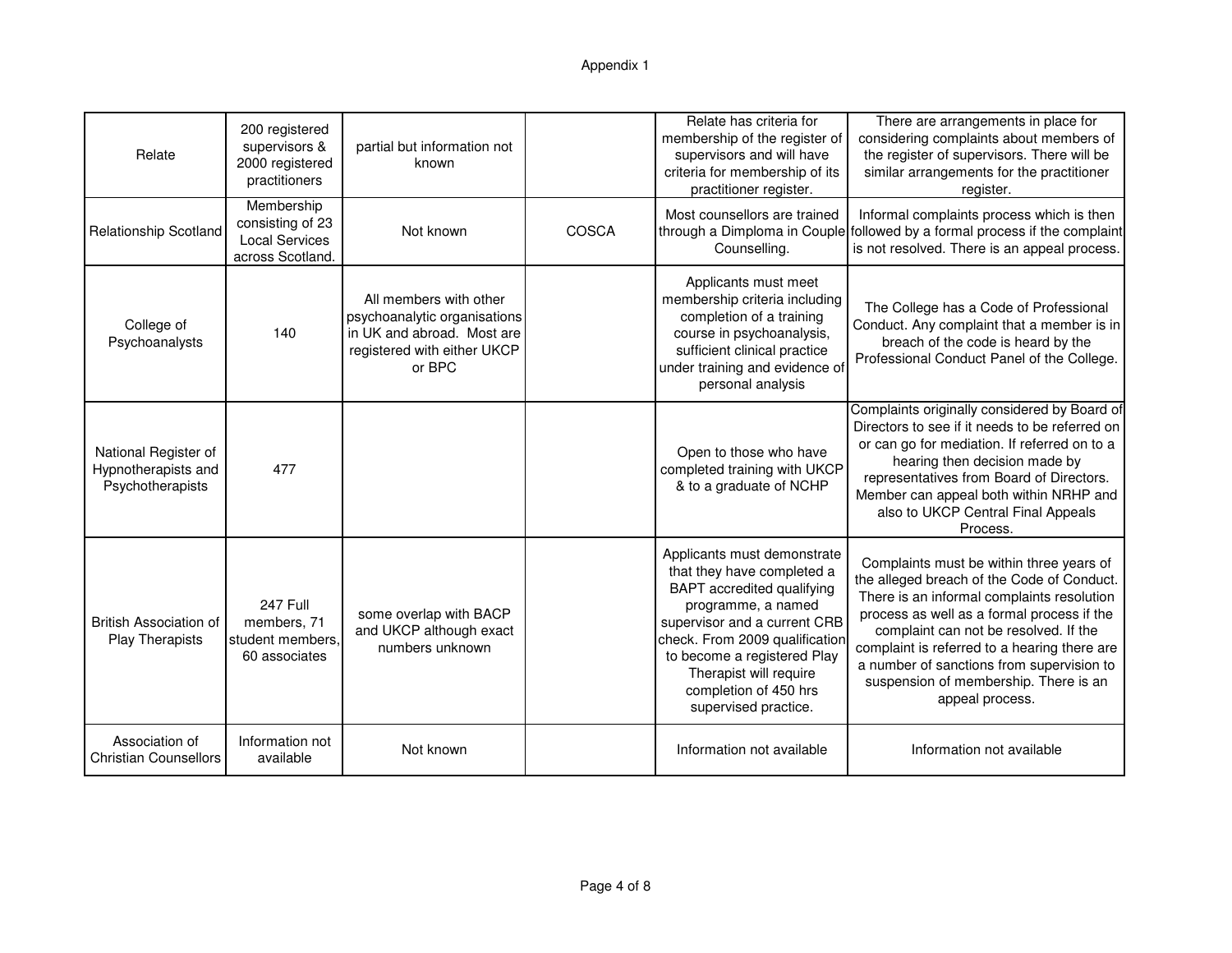#### Appendix 1

| <b>Association for Family</b><br>Therapy                               | 2000 members                 | 640 registered with UKCP.<br>Others Likely to be<br>registered with professional<br>practice other than<br>psychotherapy | Member of Family<br>Couple, Sexual and<br><b>Systemic Therapy</b><br>Section of UKCP.                                                                                                                                                                            | Applicants must have<br>completed an AFT accredited<br>course. Training delivered at<br>different levels with criteria for<br>each level                                                                                                         | AFT has a Code of Ethics and Practice. If<br>complaint could represent a serious breach,<br>the complaint is investigated and then<br>referred to a committee hearing. There is<br>also a mediation and conciliation process<br>where the complaint does not involve<br>serious misconduct. There is an appeals<br>process. |
|------------------------------------------------------------------------|------------------------------|--------------------------------------------------------------------------------------------------------------------------|------------------------------------------------------------------------------------------------------------------------------------------------------------------------------------------------------------------------------------------------------------------|--------------------------------------------------------------------------------------------------------------------------------------------------------------------------------------------------------------------------------------------------|-----------------------------------------------------------------------------------------------------------------------------------------------------------------------------------------------------------------------------------------------------------------------------------------------------------------------------|
| Association of Child<br>Psychotherapists                               | Information not<br>available | Information not available                                                                                                | Information not<br>available                                                                                                                                                                                                                                     | Information not available                                                                                                                                                                                                                        | Information not available                                                                                                                                                                                                                                                                                                   |
| Minster Institute                                                      | 130                          | All UKCP registered. ~15%<br><b>BACP</b> accredited                                                                      | Full organisational<br>member of UKCP &<br>is one of accrediting<br>organisations of the<br>HIP (Humanistic &<br>Integrative<br>Psychotherapy)<br>section. Accredited<br>organisational<br>member of BACP.<br>Also member of UK<br>ATC, UK API, EAP<br>and EACPI | Applicants must have<br>completed their training<br>programmes, show evidence<br>of completing a minimum of<br>450 supervised clinical<br>practice hours, have<br>testimonies from current<br>clinical supervisors and show<br>eividence of CPD. | There is a complaints and grievances<br>procedure for considering complaints<br>against members.                                                                                                                                                                                                                            |
| Cambridge Society for<br>Psychotherapy                                 | 60                           | Most registered with UKCP.<br>~8% members of other<br>organisations                                                      | Registered member<br>with UKCP                                                                                                                                                                                                                                   | Applicants must have<br>completed an approved<br>qualification or demonstrate<br>alternative experience.                                                                                                                                         | Arrangements for considering complaints in<br>line with UKCP guidelines.                                                                                                                                                                                                                                                    |
| <b>Association for Group</b><br>and Individual<br>Psychotherapy        | 119                          | unknown                                                                                                                  | Member of UKCP<br>and CPJA                                                                                                                                                                                                                                       | AGIP has a detailed training<br>process which complies with<br>the UKCP's Training<br>Standards and the CPJA's<br>competencies for<br>psychoanalytic practice.                                                                                   | AGIP has a clear and detailed complaints<br>process which complies with the UKCP's<br>Ethics and Professional Conduct<br>requirements and also with the CPJA's<br>Complaints and Disciplinary Processes.                                                                                                                    |
| Association for<br><b>Rational Emotive</b><br><b>Behaviour Therapy</b> | 1391 accredited<br>members   | no overlap with other<br>professional memberships                                                                        | Lead organisation<br>under Cognitive<br><b>Behavioural section</b><br>of UKCP                                                                                                                                                                                    | AREBT run an accreditation<br>scheme alongside the REBT                                                                                                                                                                                          | AREBT has a complaints process similar to<br>the BABCP one.                                                                                                                                                                                                                                                                 |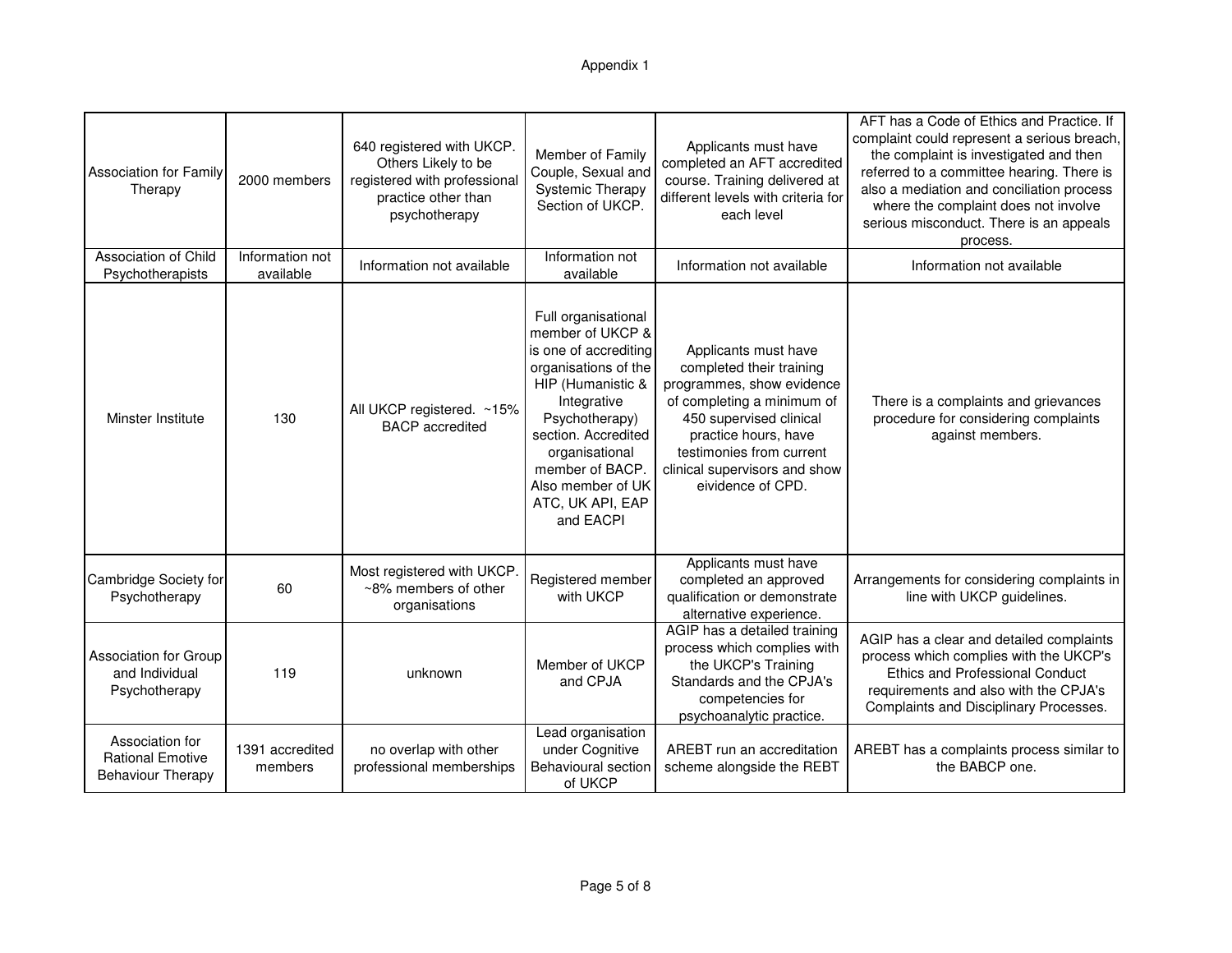| <b>Bath Centre for</b><br>Psychotherapy &<br>Counselling             | 86<br>psychotherapists,<br>74 counsellors &<br>92 trainees              | ~80% overlap with BACP                                                                                                                                                                                                        |                                                                                            |                                                                                                                                                                                                                                            | Complaints must be made within three<br>years of the event. Informal stage involving<br>mediation leading to formal stage if<br>complaint not resolved. Sanctions range<br>from requirement to improve to removal<br>from register.                                                                                                                                                                                  |
|----------------------------------------------------------------------|-------------------------------------------------------------------------|-------------------------------------------------------------------------------------------------------------------------------------------------------------------------------------------------------------------------------|--------------------------------------------------------------------------------------------|--------------------------------------------------------------------------------------------------------------------------------------------------------------------------------------------------------------------------------------------|----------------------------------------------------------------------------------------------------------------------------------------------------------------------------------------------------------------------------------------------------------------------------------------------------------------------------------------------------------------------------------------------------------------------|
| <b>British Psychological</b><br>Society                              | 46,000. 13,000<br>competent to<br>provide<br>psychological<br>therapies |                                                                                                                                                                                                                               |                                                                                            | Applicants must meet the<br>Graduate Basis for<br>Registration and then become<br>Chartered with membership of<br>a relevant division.                                                                                                     | BPS has a complaints process for dealing<br>with concerns.                                                                                                                                                                                                                                                                                                                                                           |
| <b>Tavistock Centre for</b><br><b>Couple Relationships</b>           | Information not<br>available                                            | Not known                                                                                                                                                                                                                     | Not known                                                                                  | Entrance to full membership is<br>by completing TCCR's<br>Psychotherapy training.                                                                                                                                                          | Information not available                                                                                                                                                                                                                                                                                                                                                                                            |
| <b>British Association for</b><br>Sexual and<br>Relationship Therapy | Awaiting<br>information from<br>membership<br>questionnaire             | About 1/3 registered with<br>UKCP.                                                                                                                                                                                            | Not known                                                                                  | BASRT offers general and<br>accredited membership. To<br>become a general member<br>applicants must either be<br>involved in research or<br>practice in<br>sexual/couple/relationship<br>therapy                                           | Complaints should be within a five year<br>period. Complaints are investigated and if<br>appropriate sent for mediation. If mediation<br>is not appropriate, the complaint is referred<br>to a Complaints Panel. Trustees then look at<br>the Complaints Panel decision and decide if<br>any sanctions are appropriate. Sanctions<br>range from requirement to improve to<br>expulsion. There is an appeals process. |
| <b>British Psychoanalytic</b><br>Council                             | 1200 (increase to<br>1400 by April 09)                                  | 140 registrants members of<br>Royal College of Psychiatry,<br>150 Association of Child<br>Psychotherapists, 250<br>Association of<br>Psychoanalytic<br>Psychotherapists in the<br>NHS, <100 members of<br><b>BACP or UKCP</b> |                                                                                            | Applicants must have qualified<br>from one of their 10 member<br>institutions' training courses.<br>Each member institution has<br>its own specific standards and<br>criteria but BPC also sets<br>standards of education and<br>training. | All BCP registrants are governed by a single<br>Code of Ethics and single Complaints<br>Procedure. The Complints Procedure allows<br>a range of sanctions where a complaint has<br>been found against a member including<br>removal. The decision making process<br>involves lay members both at screening<br>committee and at the professional conduct<br>panel.                                                    |
| Register for Evidence<br>based Hypnotherapy<br>and Psychotherapy     | 40 (anticipated<br>grow to 300-500<br>within next 2<br>years)           |                                                                                                                                                                                                                               | Register is<br>associate member<br>of UK Confederation<br>of Hypnotherapy<br>Organisations | Registrants must complete an<br>appropriate training in<br>evidence-based hypnotherapy<br>and psychotherapy.                                                                                                                               | The Register has a complaints officer with a<br>published code of practice and procedures.                                                                                                                                                                                                                                                                                                                           |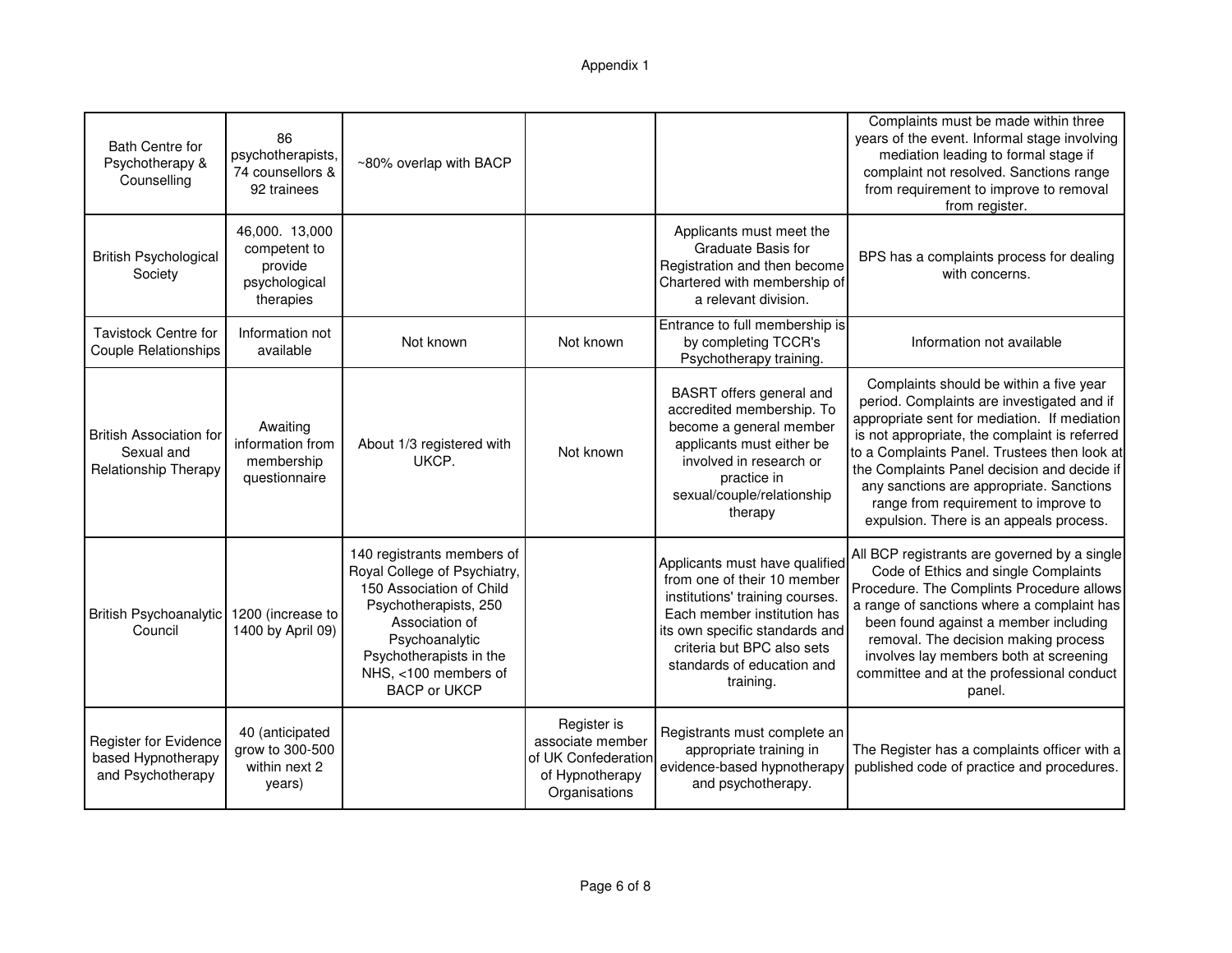#### Appendix 1

| <b>British Association for</b><br>Person Centred<br>Approach                       | Information not<br>available | Information not available                      | Information not<br>available                           | Information not available                                                                                                                     | Every member of BAPCA is required to be a<br>member of an organisation with an<br>enforceable code of ethics.                                                                                                                                                                                                                                                                                                                                                    |
|------------------------------------------------------------------------------------|------------------------------|------------------------------------------------|--------------------------------------------------------|-----------------------------------------------------------------------------------------------------------------------------------------------|------------------------------------------------------------------------------------------------------------------------------------------------------------------------------------------------------------------------------------------------------------------------------------------------------------------------------------------------------------------------------------------------------------------------------------------------------------------|
| Council for<br>Psychoanalysis and<br>Jungian Analysis<br>(UKCP section)            | 1200                         | Overlap with British<br>Psychoanalytic Council | <b>UKCP</b>                                            | Section of UKCP                                                                                                                               | Section of UKCP                                                                                                                                                                                                                                                                                                                                                                                                                                                  |
| Play Therapy United<br>Kingdom                                                     | 633                          | 10% overlap with other<br>organisations        | affiliated with Play<br>Therapy<br>International (PTI) | Different levels of<br>membership. Members must<br>have completed a<br>recognised/accredited award.                                           | Complaint must be lodged within 3 years of<br>the event. Mediation is encouraged before<br>the complaint comes to a formal decision<br>process.                                                                                                                                                                                                                                                                                                                  |
| <b>International Society</b><br>of Professional<br>Counsellors                     | 197                          | ~20% with CCC, BACP and<br><b>UKCP</b>         |                                                        | Membership entry is at 4<br>levels. Student, associate, full<br>and fellow. Membership is<br>granted on levels of training<br>and experience. | If a client complains about a member the<br>member is contacted and asked to respond.<br>The client making the complaint is then<br>notified of the response. If the complaint is<br>then pursued there is a hearing with the<br>member which is in the presence of 3 board<br>members and 3 outside people. The client &<br>the member is then contacted with details of<br>the outcome of the hearing. There is the<br>right to appeal by members and clients. |
| Association for<br>Humanistic<br>Psychology in Britain                             | Information not<br>available | Information not available                      | Information not<br>available                           | Information not available                                                                                                                     | Information not available                                                                                                                                                                                                                                                                                                                                                                                                                                        |
| Guild of<br>Psychotherapists                                                       | 250                          |                                                | Member of UKCP                                         | Trainees complete the training<br>offered by the Guild.                                                                                       | Complaint must be lodged within 3 years of<br>the event. Complaint is passed to the Ethics<br>Committee which decides whether it should<br>go further. Conciliation offered but if<br>unsucessful sent to a hearing. Sanctions<br>range from written warning to expulsion.<br>Members can appeal.                                                                                                                                                                |
| National Association<br>of Counsellors.<br>Hypnotherapists and<br>Psychotherapists | ~100                         | little overlap                                 | Not known                                              | Different membership criteria<br>based on whether a<br>counsellor, hypnotherapists<br>and psychotherapists                                    | Company Secretary decides whether the<br>complaint should be investigated. Complaint<br>then considered at a disciplinary hearing.<br>Sanctions range from a private verbal<br>reprimand to blacklisting a member.                                                                                                                                                                                                                                               |